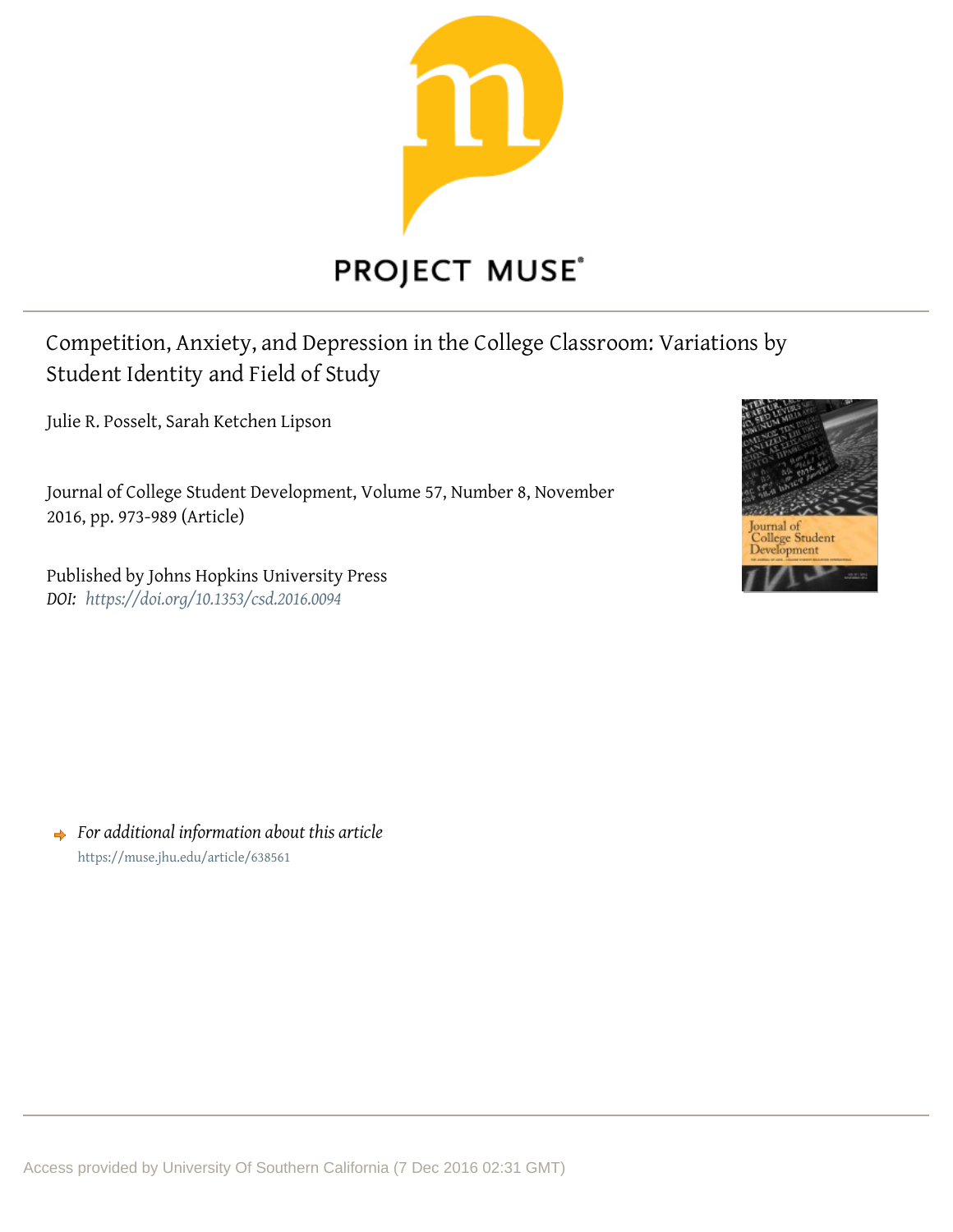# **Competition, Anxiety, and Depression in the College Classroom: Variations by Student Identity and Field of Study**

Julie R. Posselt Sarah Ketchen Lipson

*In light of rising academic stress and an increase in diagnosed mental illnesses among adolescents and young adults, this article offers the first comprehensive analysis of relationships between perceived competition and depression/anxiety among college students. Analyses were conducted by using clinically validated instruments for depression and anxiety and a diverse, national sample of 40,350 undergraduates from 70 institutions. Multivariate logistic regressions reveal that high levels of perceived competition in one's classes are associated with increased risks of depression and anxiety, especially among queer, first-generation, Black, and Latino/a students. Discrimination and peer support moderate these relationships, suggesting avenues for future research and educational interventions.*

Data from the National Alliance on Mental Illness (NAMI) indicate that 25% of college students have been diagnosed with or were treated for mental illness in 2015 (NAMI, 2015). Mental health is increasingly recognized as a predictor of academic achievement in college as well. Students who screen positive for anxiety or depression have lower grade point averages (GPAs) than do students who screen negative, and those who screen positive for depression have twice the odds of dropping out, even after controlling for personal background and prior academic performance (Eisenberg, Golberstein, & Hunt, 2009).

In explaining why some students appear more likely to struggle with depression and anxiety or less likely to seek help for these conditions, theorists note the interplay of individual, social, cultural, and political conditions (Han & Pong, 2015; Shaw, 1995). For example, racism on campus can be psychologically damaging for students (e.g., Johnson & Arbona, 2006; Lett & Wright, 2003; Lopez, 2005), and racism-related stress weakens Black and Latino/a students' motivation (Reynolds, Sneva, & Beehler, 2010). Relatedly, a strong link between social support and mental health (Li, Albert, & Dwelle, 2014) may help explain why students who identify with underrepresented groups on campus are less likely to report sufficient social support and more likely to screen positive for mental illnesses (Hefner & Eisenberg, 2009).

Competitiveness is another condition within learning environments that may be related to student well-being. Abouserie (1994) found that college students' greatest source of academic stress was competition for grades*.* Today, authors in popular media outlets frequently point to status competition in reporting on the rising tide of anxiety on campus (e.g., Houshmand, 2015; Slaughter, 2015; Wilkinson & Pickett, 2014). However, few studies have formally measured the relationships of academic competition with anxiety and depression. With the use of a

*Julie R. Posselt is Assistant Professor of Education in the Rossier School of Education at the University of Southern California. Sarah Ketchen Lipson is a research assistant professor in the Child Health Evaluation and Research Center in the Department of Pediatrics at the University of Michigan Medical School and a faculty member at the University of Michigan Institute for Healthcare Policy and Innovation.*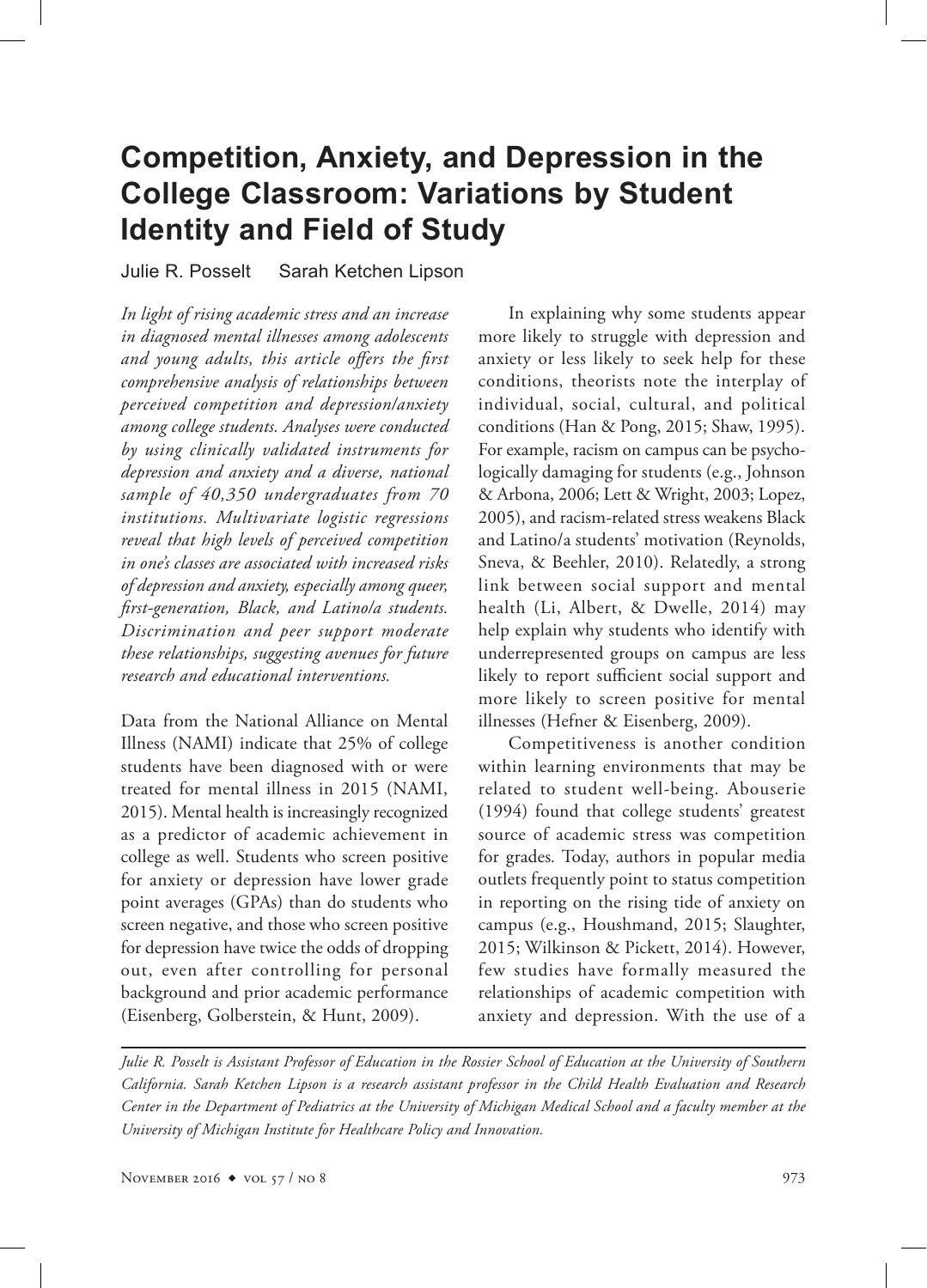diverse national sample of undergraduates and validated screening instruments to assess mental health symptoms, we offer the first comprehensive analysis of whether perceptions of intense competitiveness in one's classes are associated with depression and anxiety.

# LITERATURE REVIEW

For college students, competition can be a double-edged sword. It can drive them to high levels of effort, but it can also create unhealthy levels of stress and discourage persistence. Most recent research on competition in the college context has focused on the issue of persistence, but a 1981 meta-analysis also found that classroom activities that emphasize competition are less effective for student learning than are those that emphasize cooperation (Johnson, Maruyama, Johnson, Nelson, & Skon, 1981). Most recently, a review by Shapiro and Sax (2011) concluded that (a) common pedagogies in introductorylevel courses privilege individual performance and discourage student collaboration and (b) these instructional modalities help explain women's disproportionate attrition from science/technology/engineering/mathematics (STEM) majors (Shapiro & Sax, 2011). Faculty instructional decisions help shape whether collaboration, support, and/or competition characterizes classroom interactions (Colbeck, Cabrera, & Terenzini, 2001; Seymour & Hewitt, 1997; Strenta, Elliott, Adair, Matier, & Scott, 1994). In one study, perceived competition moderated the relationship between the percentage of female students in a STEM major and their probability of persistence (Sax, 1996). A culture of competition and longstanding structural inequalities may thus be intertwined in some fields.

What mechanisms link pedagogies that encourage competition with student attrition? Research into the practice of normalizing

the distribution of grades (i.e., grading on a curve) suggests that it engenders social comparisons (Fines, 1996) that can lead students, particularly those who are already underrepresented, to question their potential or belonging (e.g., Baldwin, 2009; Seymour, 2002; Seymour & Hewitt, 1997; Washburn & Miller, 2004). In contrast, interactions with faculty and peers that students find supportive (e.g., role modeling, information exchange, and study groups) encourage a sense of belonging (Hurtado et al., 2011; Hyde & Gess-Newsome, 2000; Kahveci, Southerland, & Gilmer, 2008), which has a positive relationship with intentions to persist within one's degree program (Hausmann, Schofield, & Woods, 2007).

The few scholars who have assessed competition in relation to student well-being have focused on specific sectors of professional education (DeVries & Gross, 2009; Hess, 2002). Fang et al. (2010) found a higher prevalence of mental illness among medical students from underrepresented populations, and Sassen (1980) theorized that women's apparent "success anxiety" was primarily an outgrowth of competitive learning environments. Our research is the first to systematically measure competitiveness and specific mental health conditions across multiple student identities and academic disciplines. We use national data to begin filling a notable void in the literature by answering four key questions: Are competitive postsecondary learning environments associated with depression and anxiety? How does this relationship vary across these two mental health conditions? How does the relationship between perceived competition and depression/anxiety vary across academic disciplines and student identities? And do experiences with discrimination or peer support moderate the relationship of depression/anxiety and competition for students from marginalized backgrounds?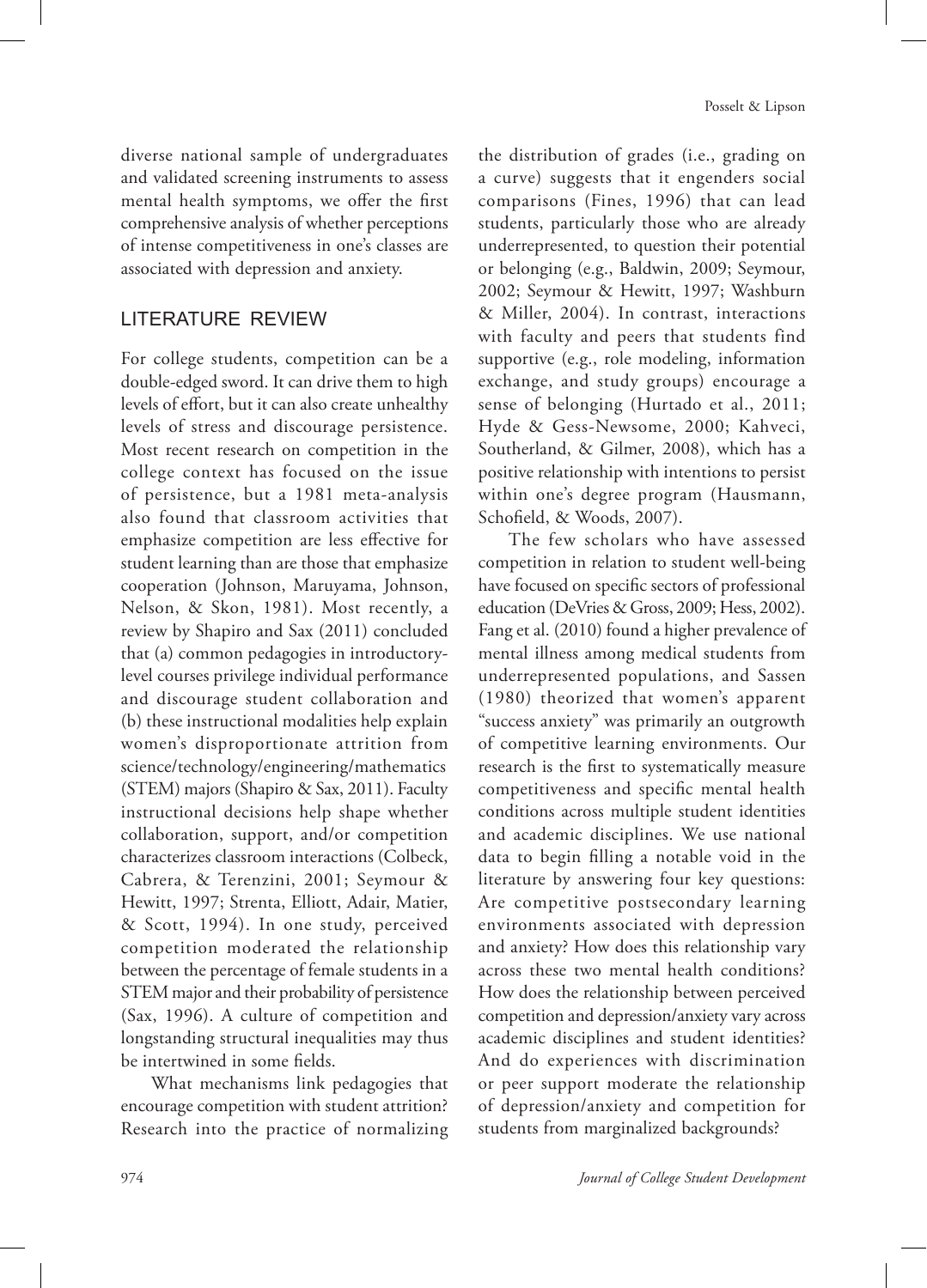# Conceptual Framework

We conceptualize the relationship between perceived competition and anxiety and depression in terms of macro-level generational norms that have pervaded micro-level student goals and learning orientations. Then, we propose that role strain theory helps explain why students who identify with historically marginalized groups have higher mental illness risks in very competitive classes.

# Generational Norms and Student Orientations Toward Education

Structural factors explain rising competition for college admission (Collins, 2002; Frank & Cook, 1995), but scholars have also observed a generational, cultural shift in which students increasingly take an instrumental view of education. Extrinsic, self-centered values like materialism and educational/professional status (Putnam, 2000) have superseded intrinsic values such as community and developing a "meaningful philosophy of life" (Pryor, Hurtado, Saenz, Santos, & Korn, 2007, p. 52). Twenge et al. (2010) concluded that rising rates of psychopathology among young Americans likely stem from status pressures that accompany these extrinsic values. As stated by de Botton (2005), "Anxiety is the handmaiden of contemporary ambition" (p. 85).

Perceptions of competition at the student and classroom levels also produce an extrinsic, performance orientation to learning (Dweck, 2000) linked to weakened motivation, increased procrastination, and increased incidence of academic dishonesty (Eccles & Wigfield, 2002; Senko, Durik, & Harackiewicz, 2008). In this way, perceived competition in college may also be related to depression and anxiety as a function of social comparisons about academic performance.

# Social Status Hierarchies and Role Strain Theory

We conceptualize each student uniquely positioned in multiple status hierarchies tied to his or her social identities and that represent enduring patterns of power that play out at multiple levels: "structural, institutional, interpersonal, and intrapsychic" (Fine, 2006, p. 85). Racial, gender, and sexual hierarchies, for example, are institutionalized through formal policy, informal practice within organizations, and individual interactions. Harrell (2000) proposed that we interpret significant relationships between race/ethnicity and stress not as a product of racial group membership but rather as a result of accumulated experiences with racism in various interactions and environments. The dynamics of oppression and discrimination

| <b>Causal Factors</b>    | <b>Risks for Psychosocial Strain</b> |                                                                                                                 |  |
|--------------------------|--------------------------------------|-----------------------------------------------------------------------------------------------------------------|--|
| and Outcomes             | Conceptual                           | <b>Observed/Operationalization</b>                                                                              |  |
| External (Social)        | Environmental risk factors           | Perceived competition among students in<br>classes                                                              |  |
| Internal (Psychological) | Personal vulnerabilities             | Identification with marginalized population<br>Experiences with discrimination<br>Experiences with peer support |  |
| Outcomes                 | Psychopathologies                    | Probability of positive screen for anxiety<br>and/or depression                                                 |  |

TABLE 1. Conceptual Framework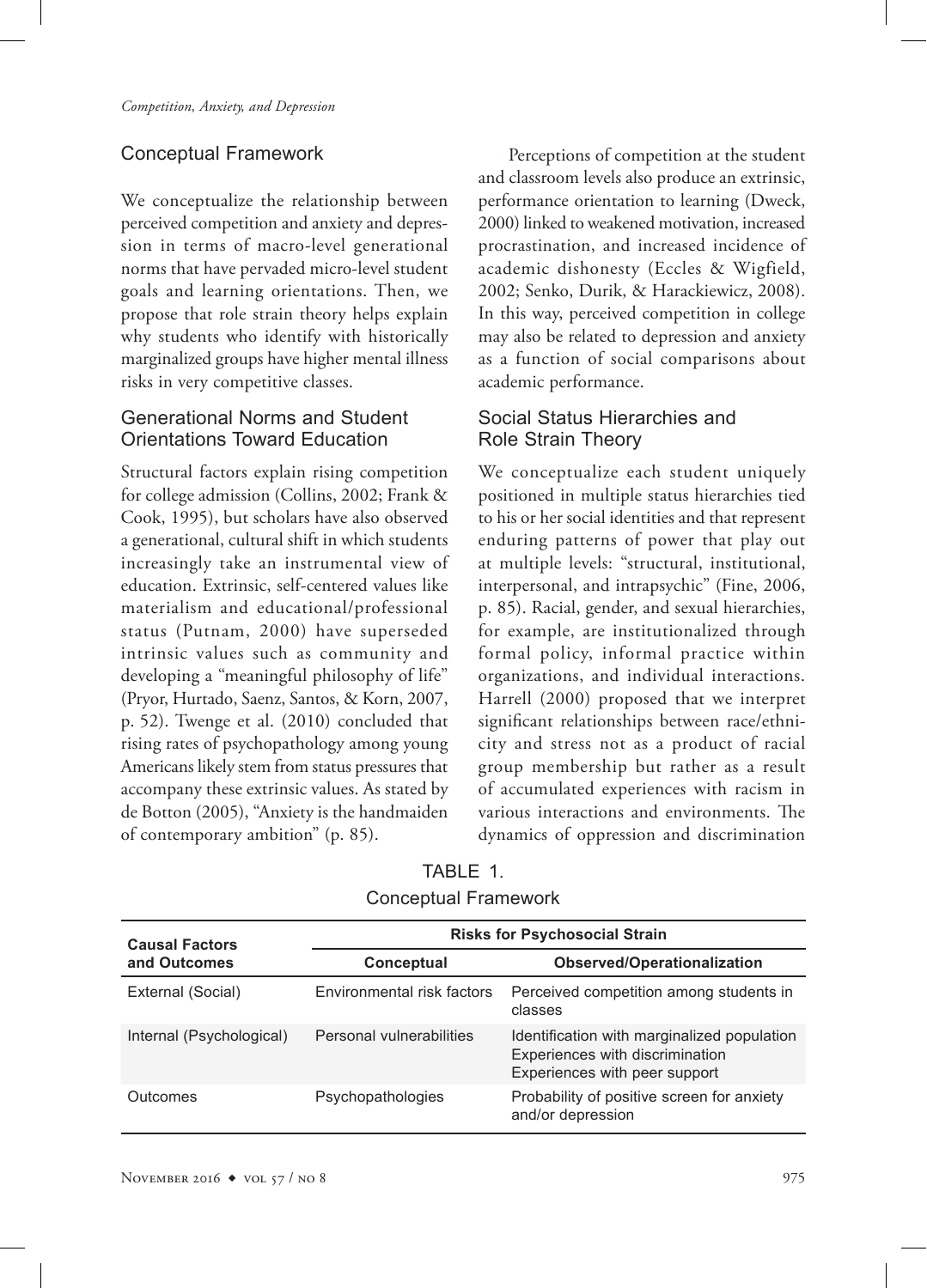vary by social identity, but exposure to these forces may similarly (i.e., negatively) affect well-being, regardless of the identities for which one is targeted.

Specifically, role strain theory explains why the relationship between competition and wellbeing may be stronger among college students from historically marginalized populations. This theory asserts that systemic, role-related inequalities elevate stress more than isolated, short-term incidents (Kahn, Wolfe, Quinn, Snoek, & Rosenthal, 1964). Bowman's (2013) psychosocial strain hypothesis proposed that "chronic environmental risk factors increase personal vulnerabilities, which, in turn, reduce psychological wellbeing" (p. 301). Competition in one's learning environment may be one such environmental risk factor that amplifies mental health risks already faced by college students from marginalized backgrounds. Table 1 outlines our conceptual framework and correspondence of key ideas to specific measures.

However, we should not assume that traditional status hierarchies will neatly explain patterns in the probabilities of depression and anxiety. Recent studies of mental health and intersectionality revealed that Black women exhibited the best mental health, despite their apparent "double jeopardy" (Breslau, Kendler, Su, Gaxiola-Aguilar, & Kessler, 2005; Breslau et al., 2006). In a sample of men with low levels of education, Black participants exhibited depression at a lower rate than did Whites (Roxborough, 2009). Resilience, self-esteem, and racial/ethnic identity salience and centrality have been identified as protective factors among Black individuals that may explain such apparently paradoxical relationships (Bowman, 2006; Burt & Paysnick, 2014; Hope, Chavous, Jagers, & Sellers, 2013).

Variations in exposure to discrimination and peer support may also affect mental health

among people with historically marginalized identities (Seng, Lopez, Sperlich, Hamama, & Meldrum, 2012). Role strain is more likely when an individual worries about meeting the numerous expectations associated with multiple roles or identities; supportive relationships can mitigate this risk by providing clarity about the appropriate performance of role expectations (Edwards, 2014; Goode, 1960). We share recent scholars' interest in intersectional social identities and the meanings they take on in specific combinations within specific social environments (Edwards, 2014; McDermott & Lopez, 2013; Takagi, Kondo, & Kawachi, 2013). Given the previous literature and the tenets of role strain theory, we hypothesize the following:

- H1a: Perceived competition will be associated with increased probability of screening positive for anxiety and depression.
- H1b: Perceived competition will have a stronger relationship with anxiety than with depression.
- H2a: Relationships of competition with depression/anxiety will be stronger for students who identify with groups that are underrepresented or marginalized in higher education.
- H2b: Relationships of competition with depression/anxiety will vary by field of study.
- H3: Relationships between competition and depression/anxiety will be stronger for undergraduates who report experiences of discrimination and/or weak peer support.
- H4: The students for whom competition predicts depression or anxiety and who identify with groups underrepresented in their field will have highest risks of depression and anxiety.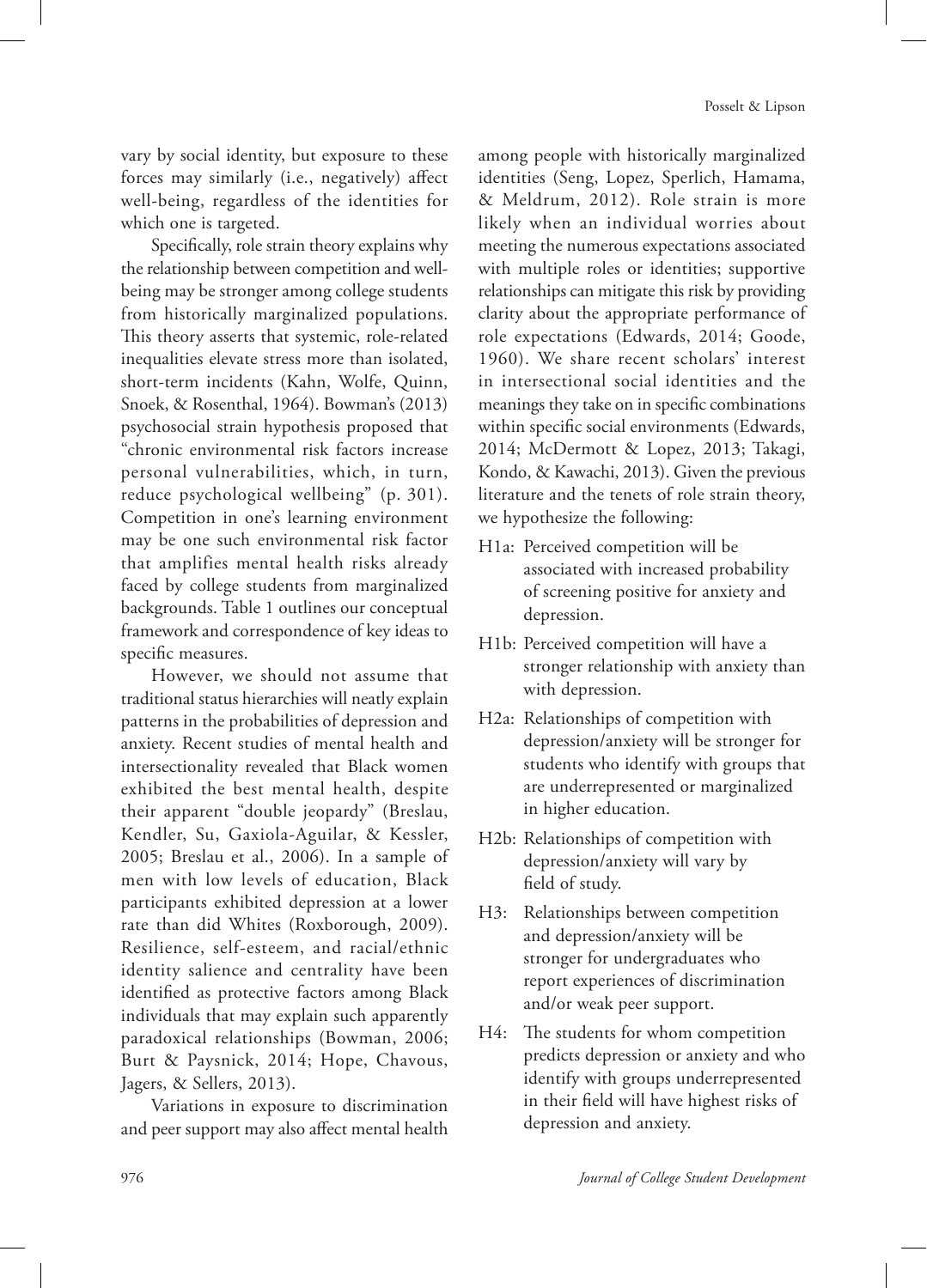# METHODS

Data come from the 2007–2013 administrations of the Healthy Minds Study (HMS), an annual online survey of mental health and related issues as well as service utilization among college students. The sample is composed of 40,350 undergraduates at 70 colleges and universities, with 56.1% identifying as female, 92.2% as heterosexual, 74.3% as White, 38.2% as a first-generation student, and 3.5% as an international student. A full table of descriptive statistics about the sample is available from the authors.

At each institution with more than 4,000 students, we recruited a random sample of 4,000 from the full student population; on campuses with fewer than 4,000 students, we recruited all students. In 2007 and 2009 (*N* = 12 schools), students were invited via postal mail (with a \$2 incentive) followed by email reminders. Since 2010, we have conducted recruitment entirely via email. To incentivize participation, prospective respondents were informed that they had been entered into a drawing for a cash prize of \$100 to \$500 regardless of their participation. To engage nonresponders, we sent up to three reminders during the month-long data collection period.

We constructed sample probability weights to adjust for potential differences between survey responders and nonresponders. For students in the random samples, we obtained administrative data from participating institutions, including gender, academic level, race/ ethnicity, and GPA. We then constructed response weights, equal to 1 divided by the predicted probability of survey response, by using a logistic regression to estimate the predicted probability of response based on these variables. Thus, weights are larger for respondents with underrepresented characteristics, ensuring that all estimates are representative of the full population in terms of basic demographics and other characteristics.

# Dependent Variables (Depression and Anxiety)

We measured symptoms of depression in the past 2 weeks with the Patient Health Questionnaire–9 (PHQ–9), a validated screening instrument based on the core symptoms of a major depressive episode (Spitzer, Kroeke, Williams, & Patient Health Questionnaire Primary Care Study Group, 1999). We created a binary measure (positive/negative screen) by using the instrument's standard algorithm.

We also used the PHQ to measure anxiety (symptoms of panic disorder and generalized anxiety disorder). The PHQ anxiety module measures symptoms during the past 4 weeks and has been validated in diverse populations (Spitzer et al., 1999). We used the standard algorithm to create a binary measure, categorizing students as screening positive or negative for any anxiety. In 2013, HMS switched the anxiety screen; for consistency, we therefore limit our analyses of anxiety to the 2007–2012 sample.

# Independent Variables

Independent variables and covariates, their operationalizations, and rationales for inclusion in our model are outlined in Table 2. The key independent variable, perceived competition*,* is derived from the HMS survey item: "How would you rate the overall competitiveness between students in your classes?" Students responded "very competitive," "competitive," "somewhat competitive," "not competitive," "very uncompetitive," or "not sure/don't know/not applicable." In a series of sensitivity analyses, we learned that bivariate associations with mental health conditions were significantly higher for students who responded "very competitive" than for students who reported all lower levels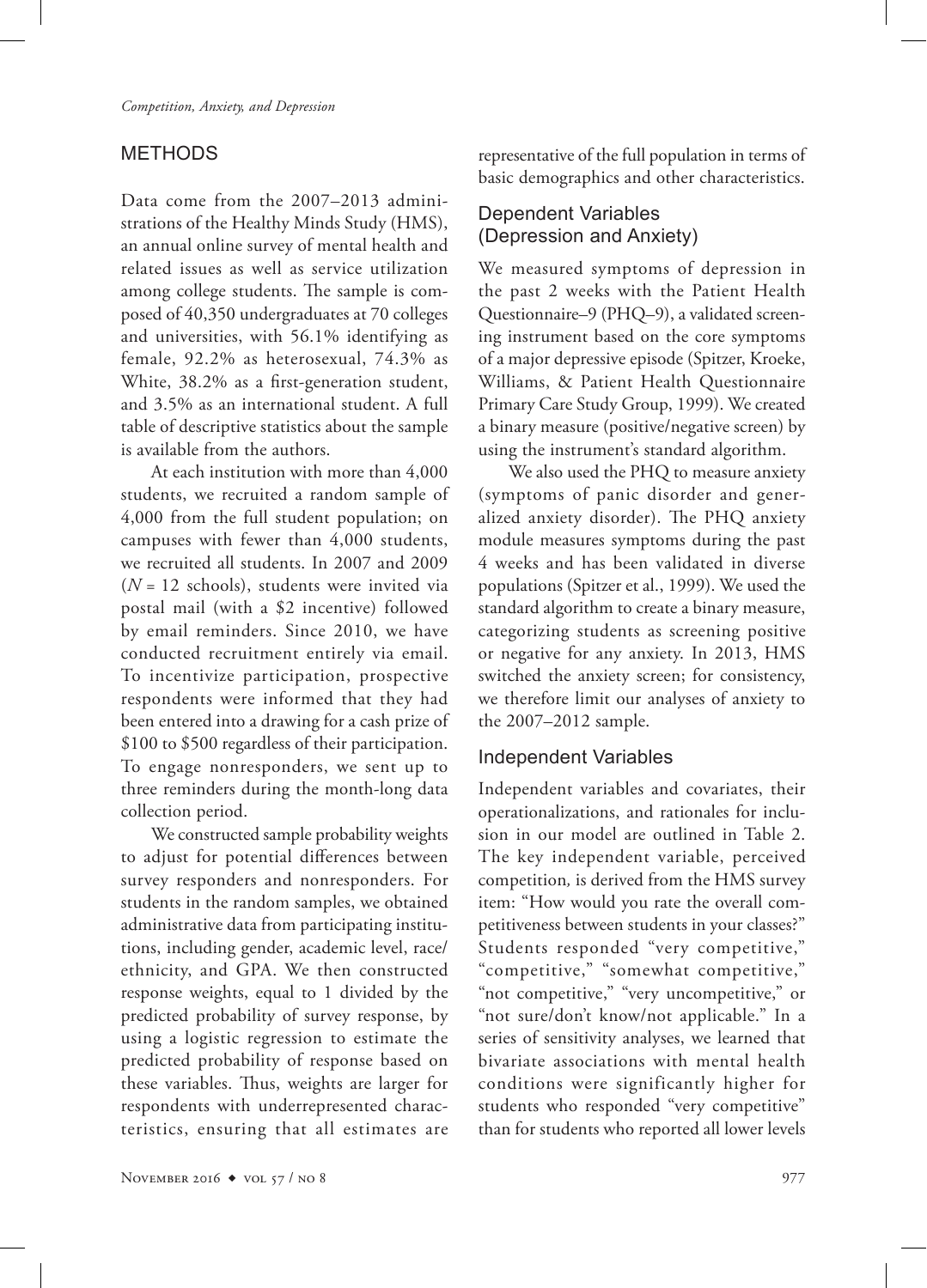of competition. This is consistent with the notion that competition may have curvilinear effects, with some competition beneficial or neutral and high levels of competition a risk for student well-being and achievement. We therefore recoded the final category as missing and created a binary measure: 1 (*very competitive)*—13.9% of the sample—and 0 (*other responses*).

*Interpersonal Experiences.* Following Seng et al. (2012) and Blanco et al. (2008), we measured discrimination and peer support as interpersonal factors that may shape mental health outcomes and moderate the relationship of competition and mental health. Racial/ ethnic discrimination may have an additive or a multiplicative effect with competition for those who experience it, whereas peer support may either facilitate benefits of competition or serve a protective function in environments that students experience as highly competitive. In contrast, an absence of peer support may compound the mental health risks of competition.

We measured discrimination with the following HMS survey item: "In the past year, how many times have you been treated unfairly because of your race, ethnicity, or cultural background?" Based on frequency and bivariate analyses with the dependent variables, we coded discrimination as 1 (*once in a while*, *sometime*s, *a lot*, *most of the time*, or *almost all of the time*) and 0 (*never*). Peer support is measured by the survey item: "My friends really try to help me" (coded as 1 [*strongly disagree*, *somewhat disagree*, *neutral*, or *somewhat agree*] and 0 [*strongly agree*]).

*Individual Characteristics.* Our models include covariates for individual characteristics that have documented relationships with competition and/or mental health: gender (male/female), age, race [binary variables for White (reference category), Black, Asian, American Indian/Alaskan native, Latino/a,

Arab, Pacific Islander, other race], citizenship (U.S./international student), sexual orientation (heterosexual/queer), and parental education.

Fields of study included in the model are humanities (reference category), social sciences, natural sciences, art and design, engineering, business, law, social work, public health, nursing, medicine, other field, and undecided.

# Data Analyses

Both of our dependent variables—depression and anxiety—are binary. Therefore, to assess probabilities that perceived competition is associated with anxiety and/or depression (Hypotheses 1a and 1b), we estimated separate logistic regressions, controlling for the student characteristics, academic disciplines, and interpersonal experiences described above. To reduce bias in our estimate of the relationship between competition and mental health across survey years and universities in the sample, models included campus-level fixed effects (i.e., a dummy variable for each school). Individual student observations are nested within both survey cohorts and postsecondary institutions. The fixed-effects estimator controls for effects of possible between-cohort and betweeninstitution differences (i.e., institutional characteristics) on variance in our outcomes.

Then, to examine potential heterogeneous relationships of perceived competition and depression/anxiety across student identities, academic disciplines, and interpersonal experiences (Hypotheses 2 and 3), we tested for interaction effects by using the parameters described here earlier. Finally, our fourth hypothesis considers intersectionality of individual characteristics by underrepresentation in one's discipline. To investigate this with respect to competition and depression/ anxiety, we identified subpopulations of students who met two criteria: (a) competition predicted a significant increased probability of depression and/or anxiety for the group, on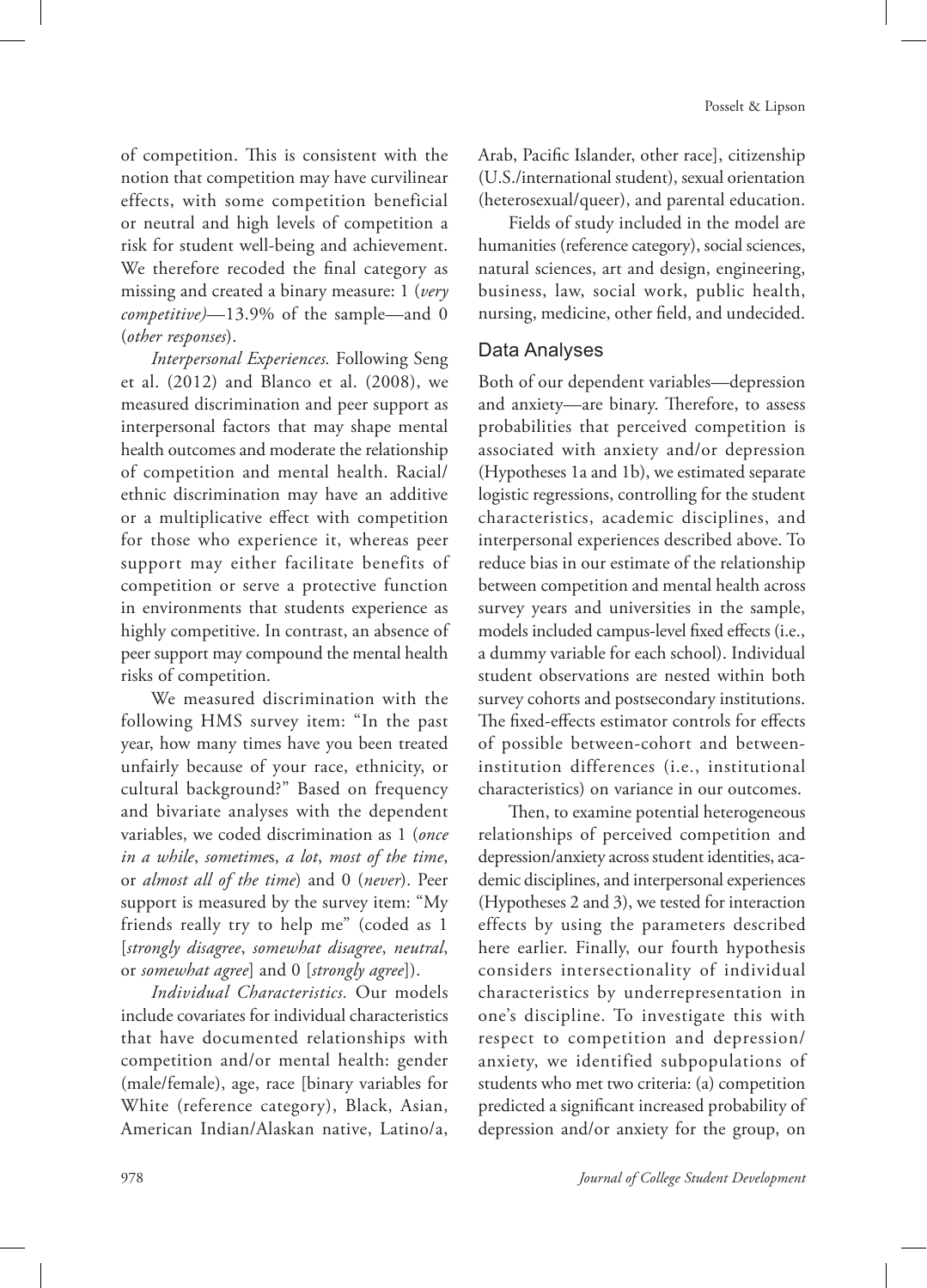# TABLE 2. Independent Variables and Covariates

| Variable              | <b>HMS</b> Item                                                                                                                      | Operationalization                                                                                                                                                                                     | <b>Rationale for Inclusion</b>                                                                                                                                                                         |  |
|-----------------------|--------------------------------------------------------------------------------------------------------------------------------------|--------------------------------------------------------------------------------------------------------------------------------------------------------------------------------------------------------|--------------------------------------------------------------------------------------------------------------------------------------------------------------------------------------------------------|--|
| Competition           | How would you rate the<br>overall competitiveness<br>between students in your<br>classes?                                            | 1 (very competitive), 0 (other<br>categories of competitiveness)                                                                                                                                       | Stress induced by perceived<br>competition may be associated with<br>higher risk of anxiety and/or<br>depression<br>(Wilkinson & Pickett, 2009)                                                        |  |
| Discrimination        | In the past year, how many<br>times have you been<br>treated unfairly because of<br>your race, ethnicity, or<br>cultural background? | 1 (once in a while and categories<br>with higher frequency), 0 (never)                                                                                                                                 | Experiences with racial discrimination<br>are associated with negative mental<br>and physiological health<br>(Pieterse et al., 2012)                                                                   |  |
| Peer Support          | My friends really try to help<br>me.                                                                                                 | 1 (somewhat agree and categories<br>with lower levels of agreement), 0<br>(strongly agree)                                                                                                             | Weak social support is associated<br>with student depression and anxiety<br>(Blanco et al., 2008)                                                                                                      |  |
| Gender                | What gender are you?                                                                                                                 | Male/female                                                                                                                                                                                            | Female college students have higher<br>risks of depression & anxiety (Hefner<br>& Eisenberg, 2009) and report higher<br>academic stress (Abouserie, 1994).                                             |  |
| Age                   | How old are you?                                                                                                                     | Continuous to age 23, then<br>categories for 3-to-5-year spans                                                                                                                                         | Older students may be better adapted<br>to competition in classes.                                                                                                                                     |  |
| Race                  | How do you usually<br>describe your race and/or<br>ethnicity? Select all that<br>apply.                                              | Binary variables for White<br>(reference); African American;<br>Asian; Arab American; American<br>Indian / Alaskan Native; Latino/a;<br>Pacific Islander / Native Hawaiian;<br>Other                   | Students of color on predominantly<br>White campuses report more<br>experiences with discrimination and<br>prejudice and a more unwelcoming<br>climate, of which perceived<br>competition may be part. |  |
| International         | Are you a US citizen or<br>permanent resident?                                                                                       | US citizen/international student                                                                                                                                                                       | International students experience<br>social isolation that may compromise<br>their mental health                                                                                                       |  |
| Sexuality             | How would you describe<br>your sexual orientation?                                                                                   | 1 (lesbian/gay/bisexual/queer,<br>questioning) 0 (heterosexual)                                                                                                                                        | Social comparisons are a precursor of<br>suicidal behavior among queer<br>students (Van Heeringen & Vincke,<br>2000)                                                                                   |  |
| Parental<br>Education | What is the highest level of<br>education completed by<br>your mother/father?                                                        | 1 (at least one parent has a<br>bachelor's degree) 0 (neither<br>parent has a bachelor's degree)                                                                                                       | Students with lower socioeconomic<br>status are more likely to struggle with<br>mental health<br>(Hefner & Eisenberg, 2009)                                                                            |  |
| Field of Study        | What is your field of study?                                                                                                         | Binary variables for humanities<br>(reference); social sciences;<br>natural sciences; art/design;<br>engineering; business; law; social<br>work; public health; nursing;<br>medicine; other; undecided | Some fields of study may have more<br>competitive cultures than others;<br>students in fields with low competition<br>may be more negatively affected by<br>competition when it is perceived.          |  |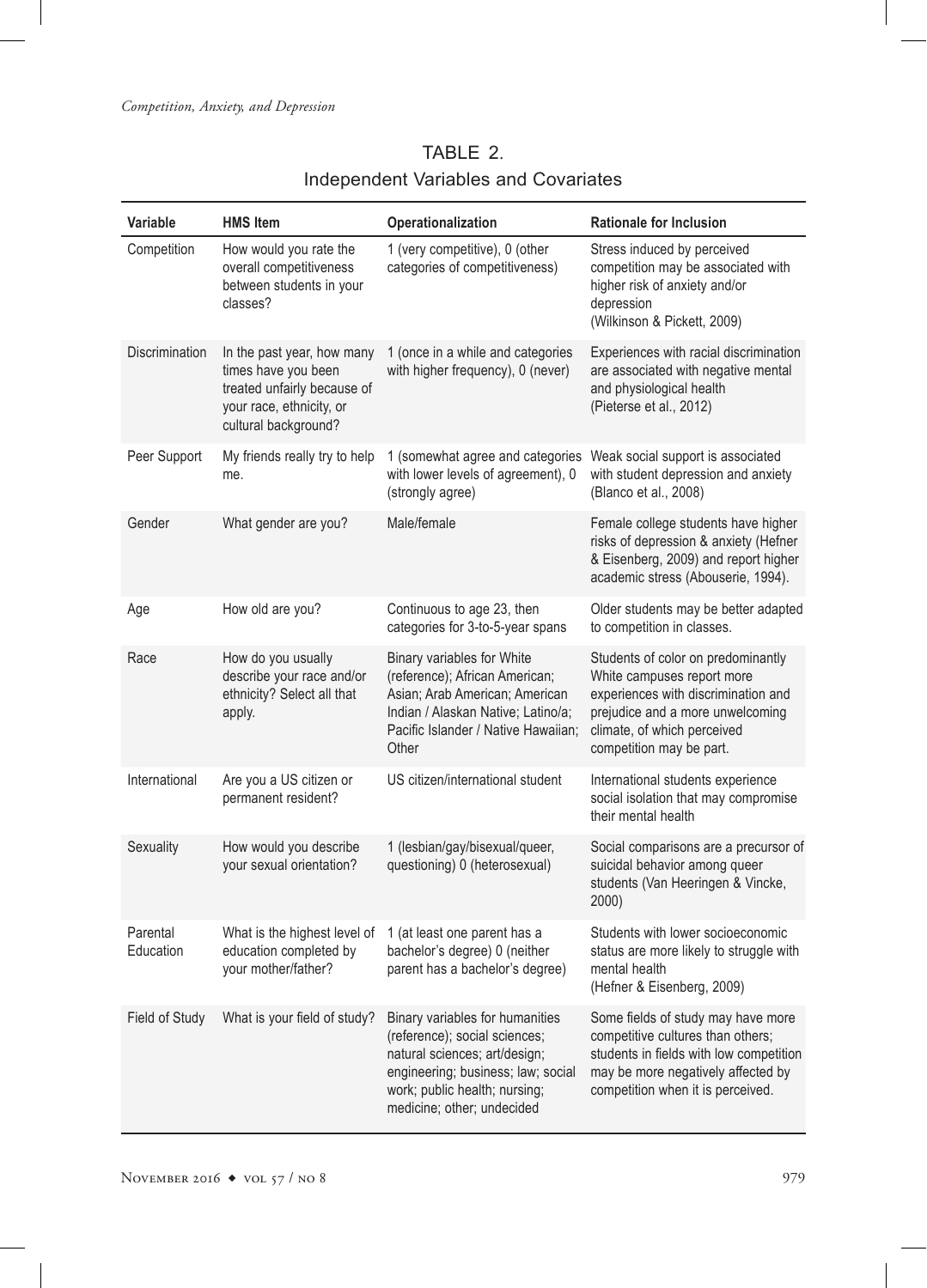average, and (b) students from the group are underrepresented in their academic discipline. Three groups met these criteria: female students in engineering, Black students in engineering, and queer students in nursing. We stratified the analytic sample accordingly and reestimated the full model to test for interaction effects for gender × engineering, Black × engineering, and sexuality  $\times$  engineering. For clarity, we report most multivariate findings as marginal effects, which represent the difference in the probability of the outcome when perceived competition changes from 0 to 1 and other variables are held at the sample mean.

# Sensitivity Tests

Recognizing that perceived competition might differently relate to depression/anxiety among higher-ability or academically high-performing students, we wanted to include a covariate for this within our model. The only available data were self-reported measures of GPA for respondents in the 2012 and 2013 samples. We therefore conducted goodness-of-fit tests by reestimating each of the models described here earlier with data from 2012 and 2013 and comparing the results with those from similar models that also controlled for GPA. The main results remained the same in direction and magnitude, and the goodness-of-fit test results (*F*-adjusted test statistics and *p* values) provided little evidence that incorporation of the GPA control improved model fit. We therefore opted to include in this report the results of the more parsimonious model and larger sample. (Contact the authors for full results of this analysis.)

## RESULTS

We found clear support for a positive relationship between high levels of perceived competition in classes and both depression and anxiety (Hypothesis 1). Frequency analyses

revealed that 18.1% of the sample screened positive for depression and 10.1% screened positive for anxiety. Among students who perceive their classroom environments to be very competitive, however, these rates are significantly higher: 21.6% for depression and 14.1% for anxiety. We also found support for the hypothesis that competition has a stronger relationship with anxiety than with depression. Controlling for other covariates, students who perceive their classroom environments to be very competitive have 37% higher odds of screening positive for depression and 69% higher odds of screening positive for anxiety. A full table of logistic regression estimates is available from the authors.

# Hypothesis 2: Heterogeneity Across Social Identities and Fields of Study

A major finding of this study is that perceived competition has a stronger association with depression and anxiety among students from backgrounds that have been historically underrepresented and/or marginalized in higher education (see Table 3). For example, female students who perceive their classroom environments to be very competitive have a 6.2-percentage point higher probability of screening positive for anxiety and 5.2-percentage point higher probability of screening positive for depression relative to female students who do not perceive high competition. This pattern is compared with a 3.8–percentage point increase in anxiety and a 3.6–percentage point increase in depression for male students who perceive their classroom environments to be very competitive relative to male students who do not perceive high competition.

In an examination of patterns by race/ ethnicity, the probabilities of depression and/or anxiety increase significantly with perceived competition for all groups except Arab Americans and Pacific Islanders. However, given the small sample sizes for these two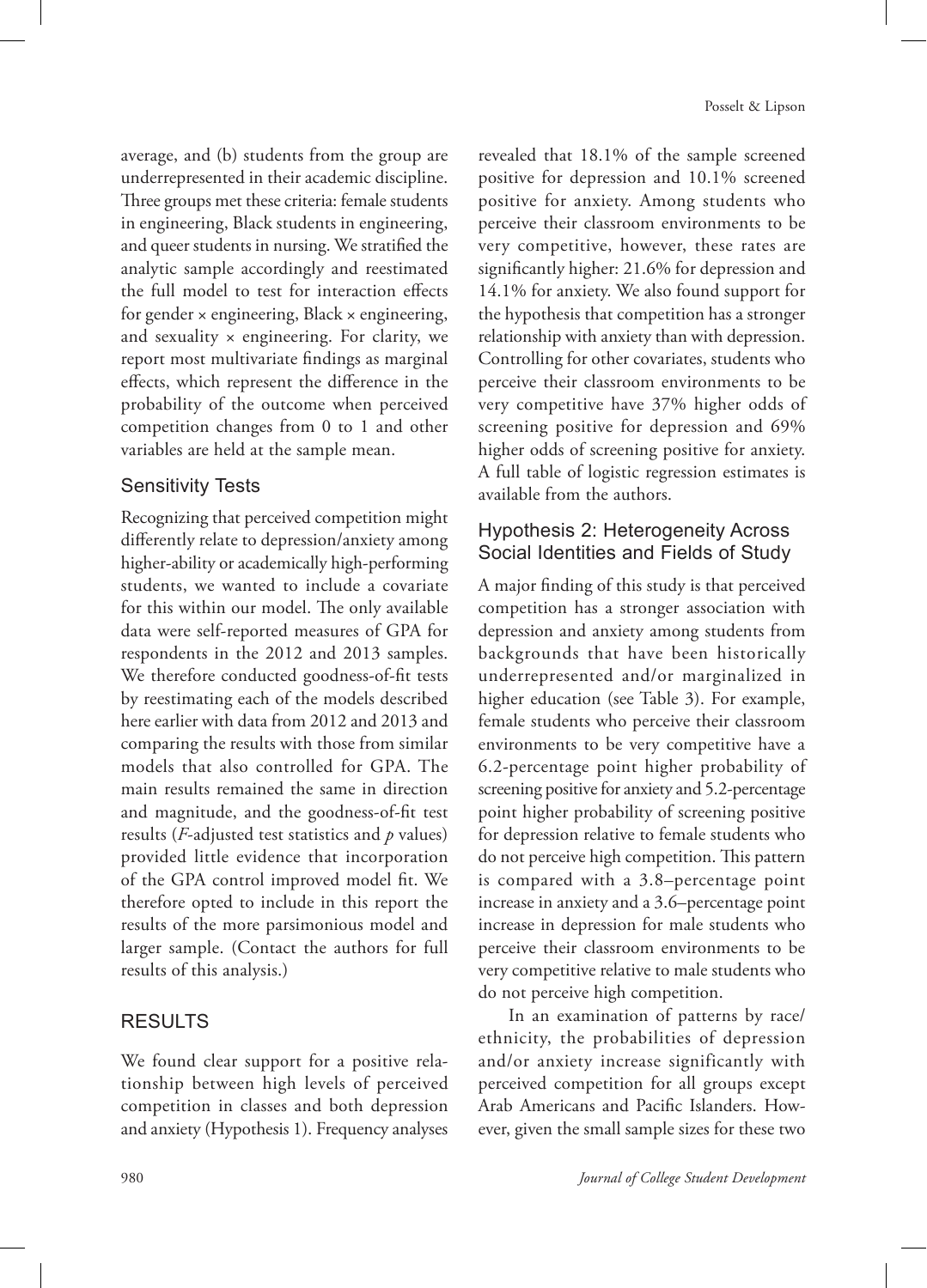groups, nonsignificant findings could be Type 2 errors. Among Black students, perceived competition is associated with an 8.0-percentage point increase in the probability of screening positive for anxiety and a 6.7-percentage

point increase in the probability of screening positive for depression. For Latino/a students, perceived competition is associated with 4.4and 8.6-percentage point increases in the probability of screening positive for anxiety and

| TABLE 3.                                                            |
|---------------------------------------------------------------------|
| Marginal Effects (dy/dx) of Competition for Specific Subpopulations |

|                                    | <b>Anxiety</b> |           | <b>Depression</b> |           |
|------------------------------------|----------------|-----------|-------------------|-----------|
|                                    | dy/dx          | <b>SE</b> | dy/dx             | <b>SE</b> |
| Discrimination                     | $4.05***$      | 0.02      | $5.02***$         | 0.02      |
| Weak Peer Support                  | 6.28 ****      | 0.01      | 5.29 ****         | 0.01      |
| Female                             | $6.21***$      | 0.01      | $5.16***$         | 0.01      |
| Queer                              | 12.68***       | 0.04      | 12.51 ****        | 0.04      |
| African American                   | 7.99**         | 0.03      | $6.74*$           | 0.04      |
| Latino/a                           | 4.44 **        | 0.02      | 8.57***           | 0.03      |
| Asian                              | $3.30*$        | 0.02      | $6.31***$         | 0.02      |
| Arab                               | 1.08           | 0.06      | 7.99              | 0.06      |
| American Indian / Alaskan Native   | 5.42           | 0.05      | 11.62*            | 0.06      |
| Pacific Islander / Native Hawaiian | 7.45           | 0.06      | 3.41              | 0.06      |
| Other Race/Ethnicity               | 5.01           | 0.04      | $12.34**$         | 0.05      |
| <b>International Student</b>       | 1.37           | 0.03      | 11.29 **          | 0.05      |
| <b>First-Generation</b>            | 5.90 ****      | 0.01      | 7.24 ****         | 0.01      |
| Social Sciences                    | 5.62 ****      | 0.02      | 6.05 ****         | 0.02      |
| <b>Natural Sciences</b>            | $3.76**$       | 0.02      | $3.50**$          | 0.02      |
| Art                                | 2.99           | 0.02      | 2.50              | 0.03      |
| Engineering                        | $6.73*$        | 0.04      | 7.52 ****         | (0.02)    |
| <b>Business</b>                    | 4.68**         | 0.02      | $3.10*$           | 0.02      |
| Law                                | 12.39*         | 0.06      | 11.24             | 0.08      |
| Social Work                        | 16.12***       | 0.06      | 14.76**           | 0.07      |
| <b>Public Health</b>               | 3.36           | 0.03      | 3.57              | 0.04      |
| Nursing                            | 3.13           | 0.03      | 3.68              | 0.03      |
| Medicine                           | 3.82           | 0.04      | 5.99**            | 0.03      |
| <b>Other Discipline</b>            | 4.98 ***       | 0.02      | $3.33**$          | 0.02      |
| Undecided                          | 8.93           | 0.07      | 11.65*            | 0.06      |

*Notes.SE* = standard error. White and Humanities excluded as reference categories; dy/dx values represent the difference in probability of the outcome for a student who perceives very competitive classrooms compared to less competitive classrooms; models control for age, gender, sexuality, race/ethnicity, citizenship, parental education, and academic discipline. All models also include campus fixed effects.

\**p* < .1. \*\**p* < .05. \*\*\**p* < .01. \*\*\*\**p* < .001.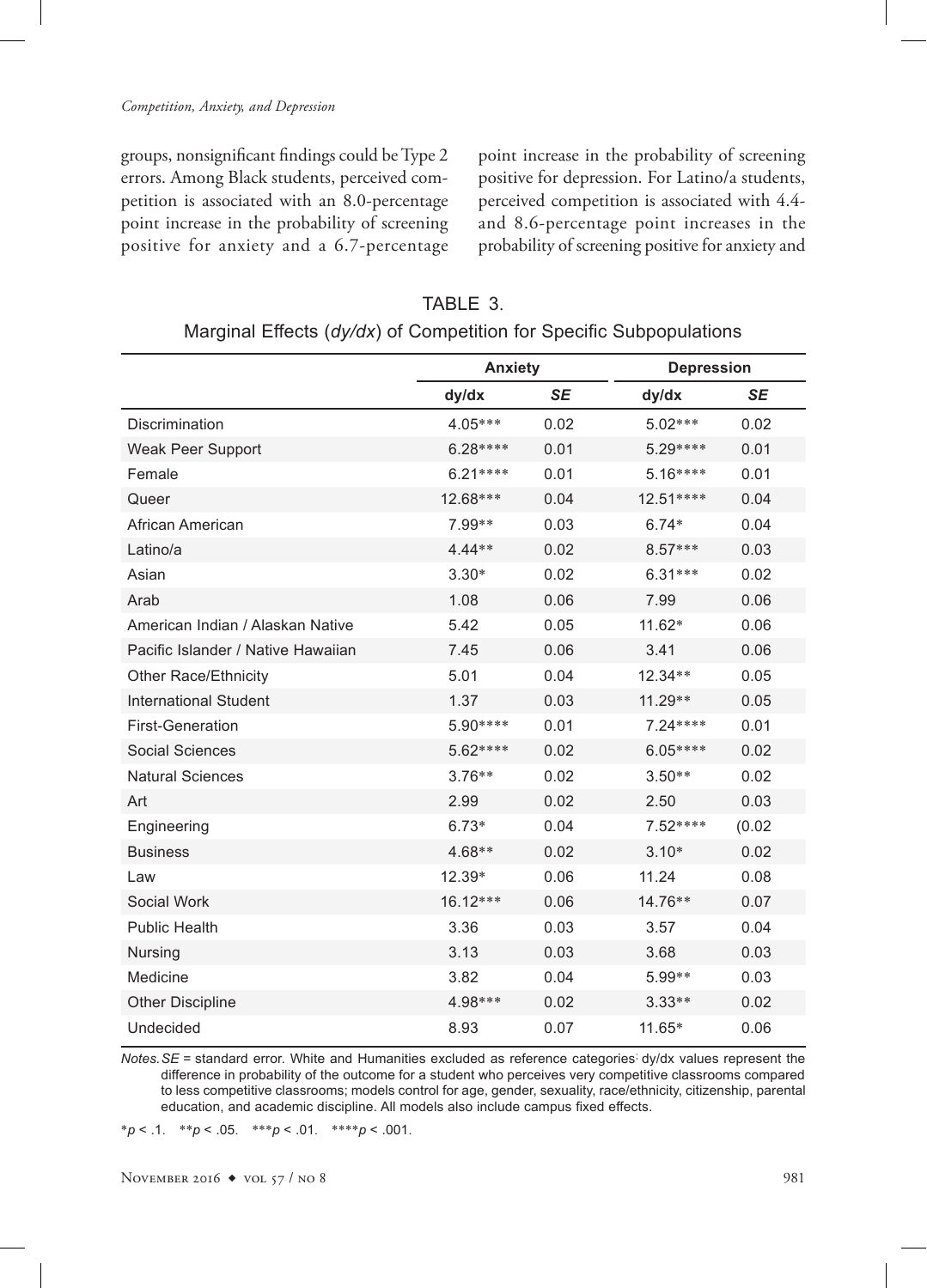depression, respectively. Similarly, among Asian American students, competition is associated with 3.3- and 6.3-percentage point increases in the probability of screening for anxiety and depression, respectively.

For first-generation students, perceived competition is associated with a 5.9-percentage point increase in the probability of screening positive for anxiety and a 7.2-percentage point increase in the probability of screening positive for depression. Last, we found that perceived competition has an especially strong and negative relationship with queer student wellbeing. Relative to queer students who perceive less competition, those who perceive their classroom environments to be very competitive have 12.7- and 12.5-percentage point higher probabilities of screening positive for anxiety and depression, respectively. Of all student subpopulations analyzed, queer students, on average, have especially high increases in risk of depression/anxiety in competitive learning environments.

The relationships of competition and depression/anxiety vary by discipline. Competition is associated with significantly higher probabilities of anxiety for students in the social sciences, natural sciences, engineering, business, law, social work, and "other disciplines" than for students majoring in humanities. For example, students in the social sciences who perceive classes to be very competitive have a 5.6-percentage point higher probability of screening positive for anxiety. The probability of depression rises with competition for students undecided about their major, as well as those in the social sciences, natural sciences, engineering, business, social work, medicine, and "other disciplines." For example, engineering students have a 7.5-percentage point higher probability of screening positive for depression when they view their classes as very competitive. Intriguingly, the greatest increased probabilities

of anxiety and depression under conditions of competition are in social work, a field that has received no prior attention in research on competition in higher education.

# Hypothesis 3: Heterogeneity by Experiences of Discrimination and Peer Support

We observe main effects for experiences with discrimination and weak peer support with both depression and anxiety. Students who experience discrimination have 28% higher odds of screening positive for depression and 43% higher odds of screening for anxiety. For those reporting weak peer support, odds of depression and anxiety increase by 43% and 51%, respectively. Consistent with Hypothesis 3, we also find significant interaction effects for discrimination and weak peer support as moderators of the competition and depression/ anxiety relationships. In our sample, both of these adverse social experiences strengthen the negative relationship between perceived competition and depression/anxiety. For students who have experienced discrimination, perceived competition is associated with 4.1– and 5.0–percentage point increases in the probabilities of screening positive for anxiety and depression, respectively. For students with weak peer support, perceived competition is associated with 6.3– and 5.3–percentage point increases in the probabilities of screening positive for anxiety and depression, respectively. Put another way, perceived competition with discrimination and/or weak peer support is associated with increased risk of depression and anxiety, above and beyond competition.

# Hypothesis 4: Competition and Depression/Anxiety for Underrepresented Students

To test our fourth hypothesis, we identified groups of students who both had a significant relationship of competition with depression/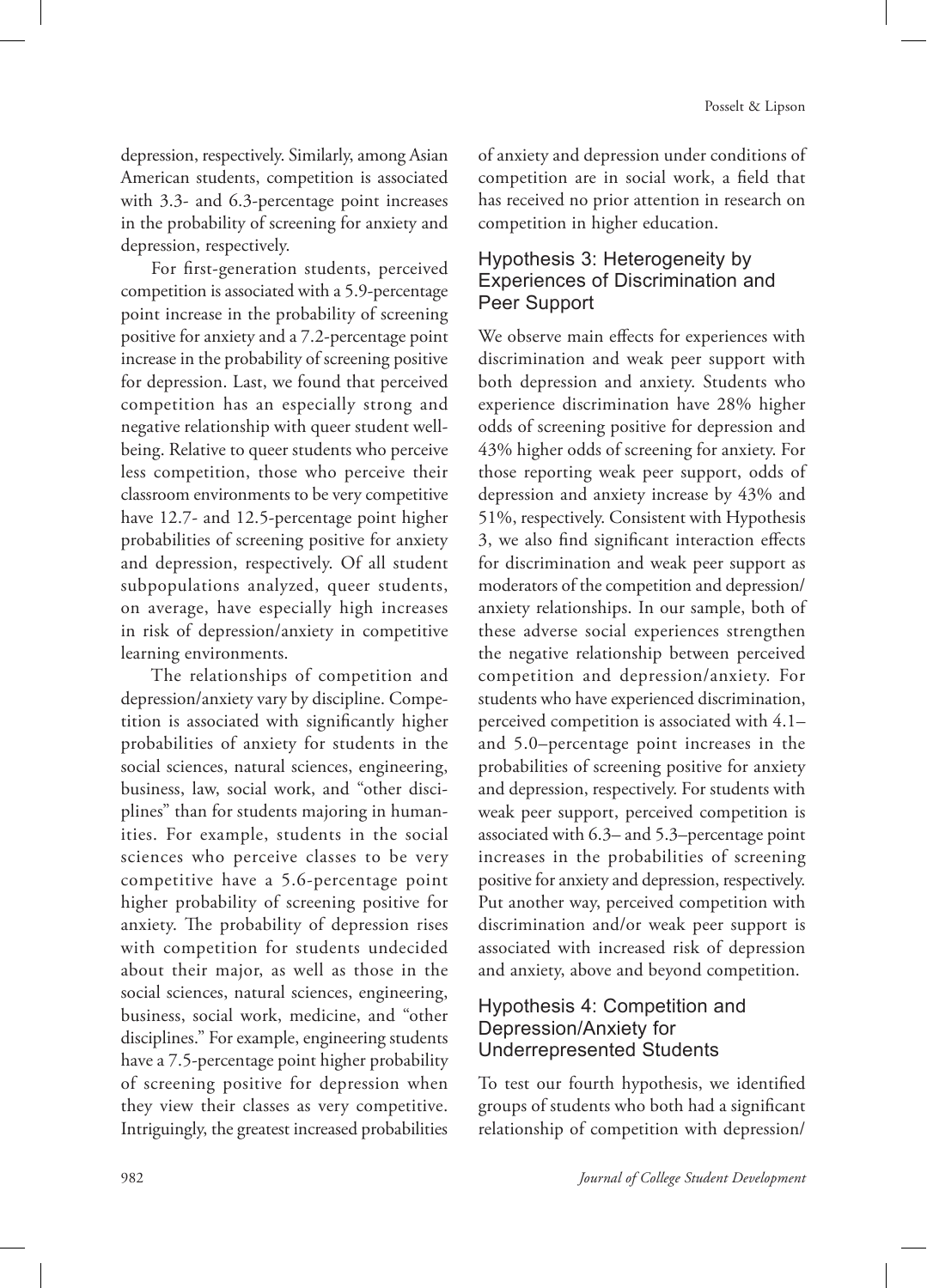anxiety and were underrepresented in their fields: female students in engineering, Black students in engineering, and queer students in nursing. We find significant interaction effects only for female students in engineering. For female students overall (which represented 56.1% of the sample), perceiving a high level of competition was associated with 6.2- and 5.2-percentage point higher probabilities of screening positive for anxiety and depression, respectively. However, probabilities of screening positive for anxiety and depression were more than three times higher among female students in engineering. Females represent 18–20% of the national population of engineering majors (American Society of Mechanical Engineers, 2012) and 17.9% of engineers in our sample. For female students in engineering, high competition was associated with a 19.3–percentage point higher probability of anxiety and a 16.2 percentage point higher probability of depression.

# **DISCUSSION**

Competition may be increasingly engrained in the culture of American education, but we find this is not a neutral trend from the perspectives of equity and mental health. Our results were consistent with our first two hypotheses: when perceived competition in one's classes is high, so is the risk for anxiety and depression. Intense competition is associated with higher odds of screening positive for anxiety than for depression. In multivariate models, perceptions of competition within the academic environment increase the odds of screening positive for anxiety by 70.0% and for depression by 40.0%.

High levels of competition have a positive relationship with depression and anxiety across every subpopulation of students we studied; this relationship is not always significant, but we identified no group of students for whom

a high level of competition was associated with lower probabilities of depression or anxiety. Yet the magnitude of increased risk in highly competitive learning environments varies by students' social identities, academic disciplines, and experiences with discrimination and peer support. College students from underrepresented or marginalized backgrounds who perceive their classroom environments to be very competitive are particularly vulnerable to depression and anxiety. Given our large sample size, we take note of groups whose heightened probabilities of depression and anxiety in very competitive learning environments are significant at the  $p = .0001$  level: female, queer, and first-generation college students. Perhaps most notably, queer students have a nearly 13.0-percentage point higher probability of both anxiety and depression when they perceive their classes as very competitive compared with when they view classes as less competitive. Our results add to mixed findings in previous research about race/ethnicity and mental health. However, on average, students who identify as Black, Latino/a, or Asian and who perceived classes as very competitive have significantly higher probabilities of anxiety and depression than do students from those same groups who view their classes as less competitive.

Relationships of competition and depression/anxiety vary by field of study. Intense competition is associated with a positive screen for anxiety in the social sciences, for example, and with depression in engineering. This finding is consistent with a recent study of disciplinary differences in mental health, in general (Lipson, Wagner, Zhou, & Eisenberg, 2015). Given prior research that has documented variation in disciplinary cultures (e.g., Becher & Trowler, 2001; Posselt, 2015), we propose that disciplinary patterns in our data could be due to varied levels of competition in disciplines, to unique cultures of competition, and/or to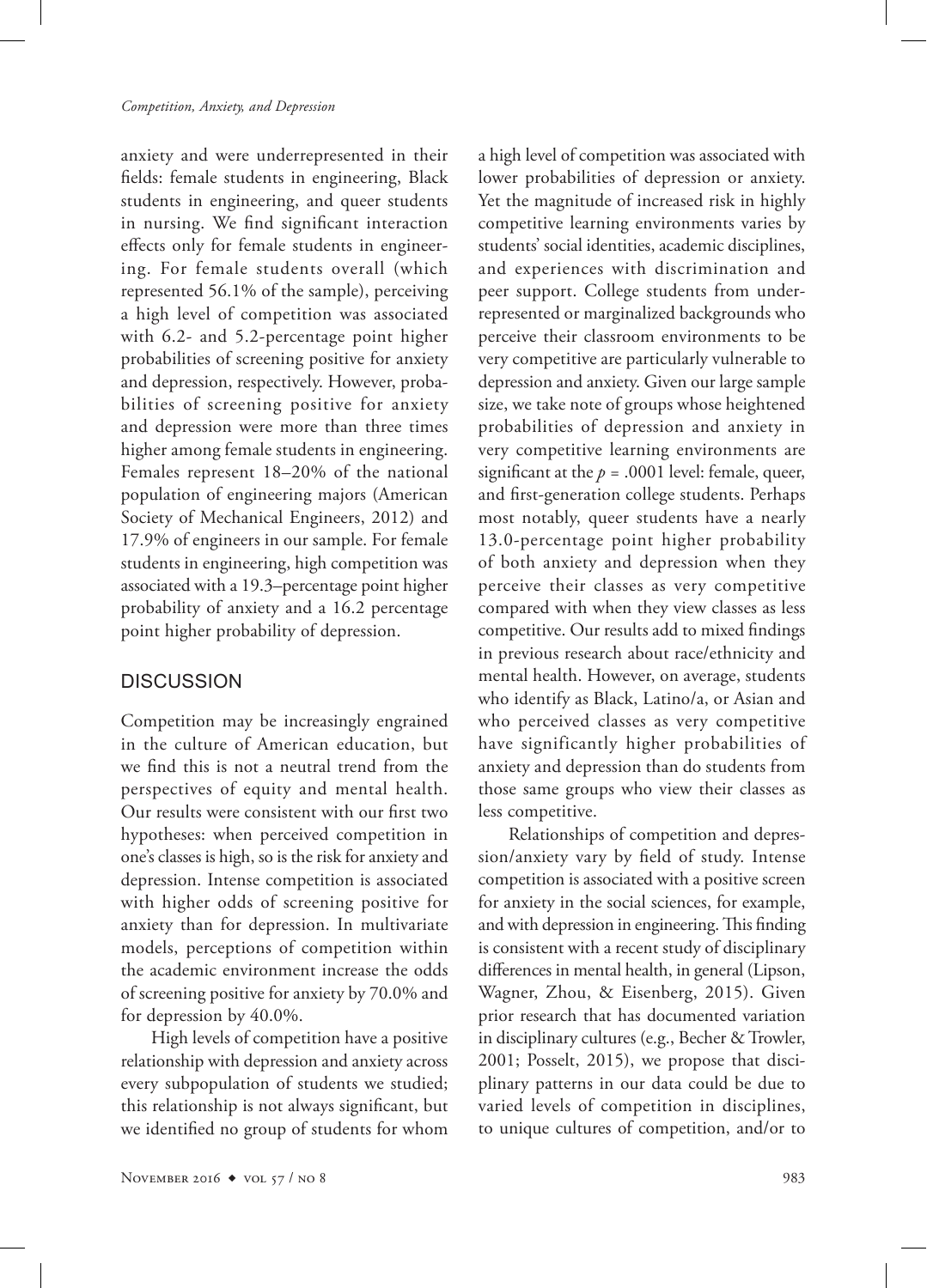differences in characteristics of students who self-select into certain fields.

# Limitations

There are limitations to consider when interpreting these results. First, the data and analyses prohibit causal arguments. We used multivariate modeling to estimate conditional correlations and the marginal effect of competition for various groups of students. Our findings conform to role strain theory, but data are cross-sectional, simultaneously assessing perceptions of competitiveness and screening for depression and anxiety. Respondents with these conditions may be more inclined to report their learning environments as very competitive. As authors, we see a fundamental implication of this research being the need for experimental or quasi-experimental research in the relationships we have analyzed. There could also be bidirectional relationships between key variables and unobserved confounders. In addition to missing control variables like self-esteem and identity centrality, our data did not permit including precollege factors that may affect student mental health or the perceived difficulty of one's courses, which Polychronopoulou and Divaris (2005) found to be associated with stress among dental students. Also, the sample of institutions for which there are HMS data is not random, although it is quite diverse. Finally, we note the potential of survey nonresponse bias. We adjusted estimates with nonresponse weights, but there may be differences between responders and nonresponders in mental health that were unknown for the full recruitment sample.

# IMPLICATIONS AND FUTURE RESEARCH

This article describes the first major study of competition in college classes, depression, and anxiety, using a large, diverse sample

and widely validated screening measures for depression and anxiety. Scholars have argued that the best way to address stress is by simultaneously changing the meaning that individuals attribute to stressful events and by changing the environment (Lazarus & Folkman, 1984). To that end, our findings have important implications for educators, student affairs educators, and other campus stakeholders. There is a need to (a) develop resilience and coping strategies in college students so they interpret competitive learning environments differently, (b) intervene in the instruction and interactions present in highly competitive learning environments, and (c) encourage students to think critically about generational norms that lead to unhealthy social comparisons. We discuss each of these implications before proposing promising avenues for future research.

*Strategies for Coping and Resilience.* Our findings underscore the value of providing college students with strategies for resilience and coping that better prepare them for the stress and competition that higher education often entails. Resilience, defined as "the process of, capacity for, or outcome of successful adaptation despite challenging or threatening circumstances" (Masten, Best, & Garmezy, 1990, p. 426), is a key determinant of mental health and academic performance (Leary & DeRosier, 2012). As such, fostering resilience, particularly among students in fields with high rates of competition and depression or anxiety, could improve mental health and academic performance; this is especially important given the relationship of mental health to academic success. A program for first- and secondyear students, for example, could involve administrator- and/or peer-led workshops on handling academic stress and disappointment.

Similarly, a mentorship program could match first-year students with experienced peer mentors who are trained to promote resilience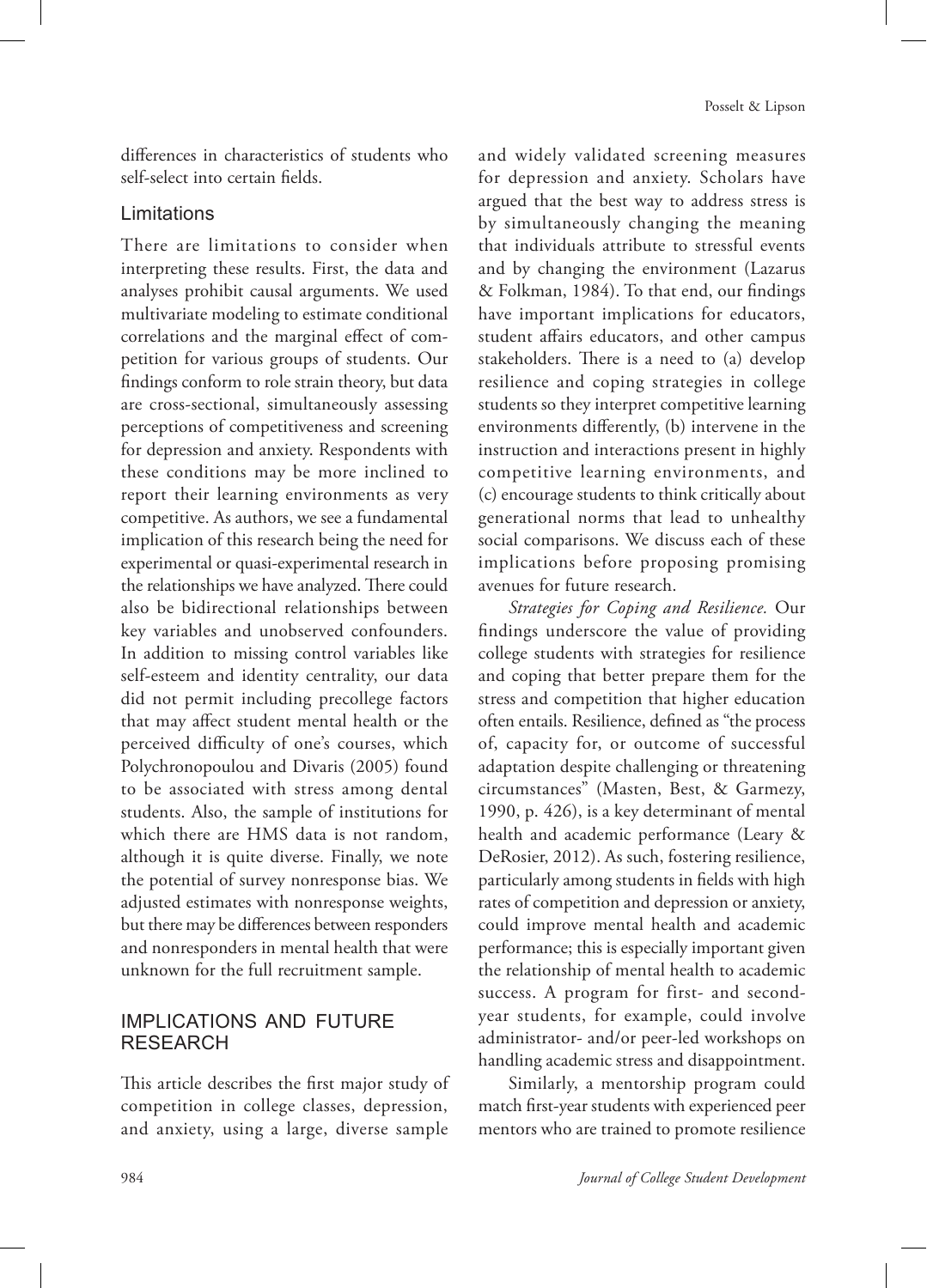in the context of their specific disciplinary culture. That students who reported strong peer support had significantly lower odds of depression and anxiety suggests that encouraging peer support in academic settings, such as through peer mentoring, may serve as a protective factor for mental well-being. Firstyear experience programs, including summer orientations, seminars, support groups, and targeted advising, may be another channel for promoting resilience. First-year experience programs have primarily focused on practical and academic (e.g., course scheduling) aspects of college life (Hunter, 2006; Padgett & Keup, 2011), with minimal emphasis on stress, coping, or resilience (Leary & DeRosier, 2012). We view this as a missed opportunity.

Designing and implementing programs to equip students with resilience and coping skills will likely require collaboration across campus and could benefit from collaborative networks of colleges and universities in a metropolitan or geographic region. In particular, academic departments and counseling centers need to work together. Academic departments understand the unique needs of their student populations, while counseling centers understand best practices in wellness and mental health. Similar logic could be applied to developing systems to support students whose combinations of social identities appear to be especially vulnerable to the negative effects of competition. Centers attuned to the needs of specific student populations (e.g., lesbian/ gay/bisexual/transgender/queer or questioning [LGBTQ] resource centers) could partner with student life/counseling centers to deliver tailored, evidence-based information and skills.

*Intervening in Educational Environments*. In addition to fostering resilience, existing campus support systems such as LGBTQ centers, summer bridge and advising programs, and professional associations for underrepresented populations in STEM may be leveraged to

increase peer support and perhaps to help students reframe competition, discrimination, stress, and/or their effects on well-being. For educators concerned with developing inclusive learning environments, our results highlight the need for pedagogies and interactions that challenge tendencies toward intense competition and conventional status hierarchies based on social identities. Statistically significant interaction effects by social identity in our models also suggest that those who work directly with students (especially practitioners who hold privileged social identities) may benefit from training that builds multicultural competency. Such training should raise professionals' consciousness about the dynamics of privilege and oppression and their skill in recognizing the multiple manifestations of racism, sexism, and heteronormativity. Practitioners must also recognize that each student will have a unique interpretation and experience of the climate within classrooms, residence halls, and other campus spaces—both physical and organizational.

As mentioned in the methodology, we found that only high levels of perceived competition were significantly associated with increased odds of depression and anxiety. This suggests that we do not need to erase competition from education altogether. Rather, we need to address "the kind that spurs more anxiety than it does motivation" (Houshmand, 2015, para. 1) and intervene where there are high levels of competition and/or correlations between competition and depression/anxiety. Shifting student perceptions may be one approach: promising research shows that effects of stress on health and performance are conditional on whether one views stress as enhancing or damaging (Crum, Salovey, & Achor, 2013). Research could examine whether there may be similar mindsets toward competition. Reframing competition to focus on its effort-inducing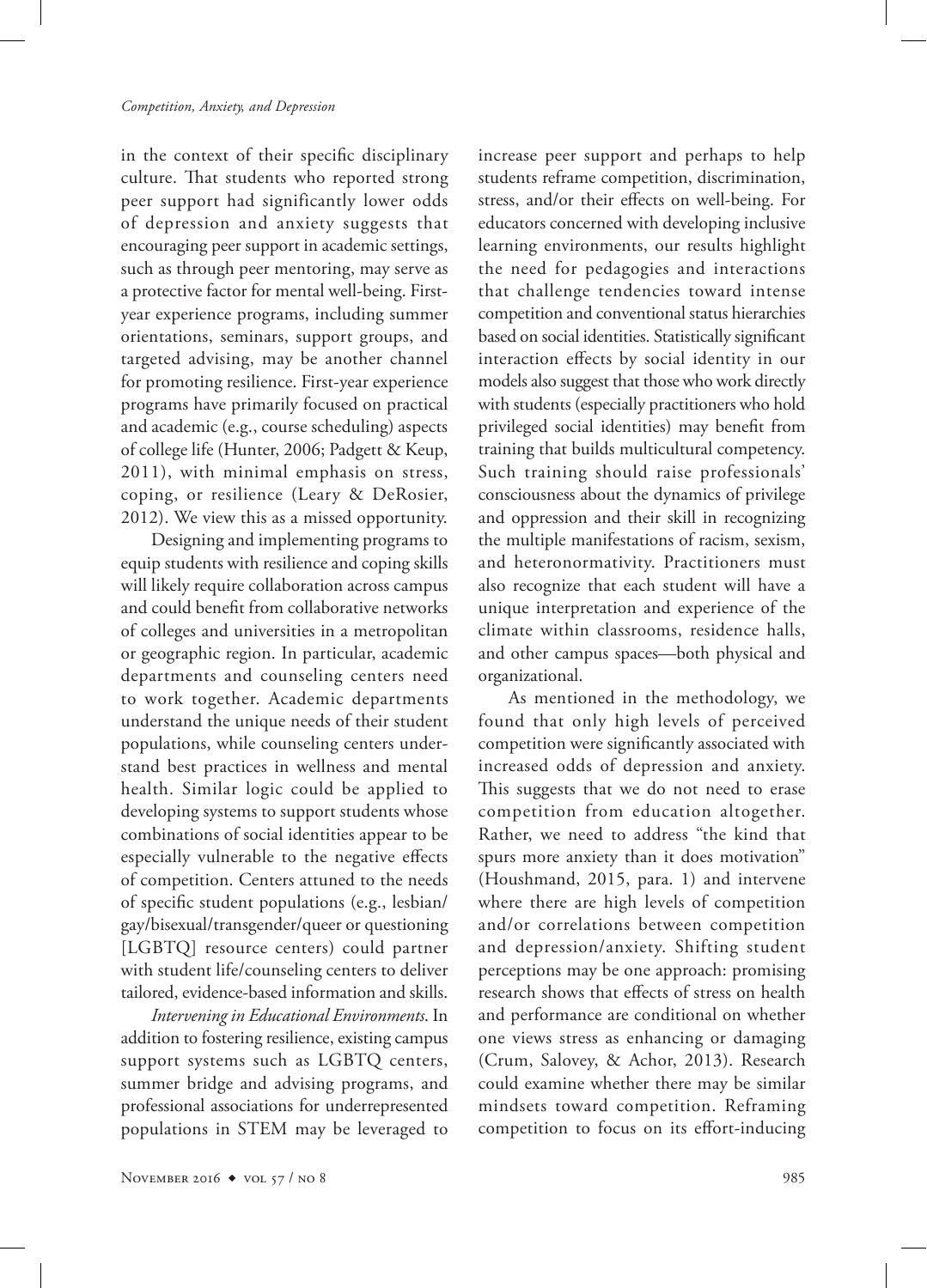dimensions may mitigate its associations with anxiety and depression.

*Rethinking Contemporary Norms*. Reading our implications thus far, a critical perspective might question whether the problem is really with student resilience or the design of learning environments. Perhaps the problem is more systemic; many young adults today are raised in a culture of competition that leads them to approach education with instrumental motivations and to think of their peers as a source of social comparison rather than of support (Twenge et al., 2010). Here, the selfauthorship literature is instructive. Student affairs educators and other faculty can refocus students on their own development and future (Creamer & Laughlin, 2005), apart from their peers' aspirations or broader cultural norms about what it means to be successful (Pope, 2001). Relatedly, colleges and universities can help to normalize "failure" as part of the college experience. An interesting example of this is Harvard University's "Success-Failure Project," which documents personal narratives from Harvard faculty, students, and alumni about experiencing, understanding, and bouncing back from failures.

# FUTURE RESEARCH

This article lays a strong empirical foundation for continued research into relationships among college students' interpersonal experiences, competition, and mental health. Although our analyses do not allow for causal inferences, the relationships we found are consistent with those predicted by role strain and adaptation theory (Bowman, 2013). Competition among peers may operate as an environmental risk factor that increases psychosocial vulnerabilities, especially for those who also experience the effects of racism, sexism, and heterosexism. However, peer support mitigates these risks.

Future research should examine these relationships more closely by using longitudinal data and/or experimental methods. For more precise estimates of relationships among perceived competition, race/ethnicity, and mental health, future research should also control for resilience and racial/ethnic identity salience, which may buffer stress and role strain (Bowman, 2013; Burt & Paysnick, 2014; Hope et al., 2013). Research is also needed to test alternative measures of competition and underlying mechanisms.

# **CONCLUSIONS**

The prevalence of mental illness in college students appears to be rising (Cook, 2007), and today's undergraduates identify stress, anxiety, and depression among the top factors impairing their academic performance (American College Health Association, 2013). This trend warrants greater attention by education stakeholders, for mental illness has significant implications for learning and retention (Arria et al., 2013; Eisenberg et al., 2009), even at mild to moderate levels of distress (Stallman, 2010). Previous to our work, just one study had empirically documented academic competition as a factor in college student stress (Abouserie, 1994). Our analyses corroborate those of Abouserie and reveal important variations in the relationships of competition with depression and anxiety across student identities and academic disciplines. Further, we find that experiences with discrimination and weak peer support increase the already significant risk of mental illness that accompanies perceptions of intense competition. Amid the attention that education scholars, practitioners, and policymakers rightly give to the benefits of access to higher education, this research affirms how important it is that we not lose sight of the impacts that postsecondary learning environments have on the well-being of those who do enroll.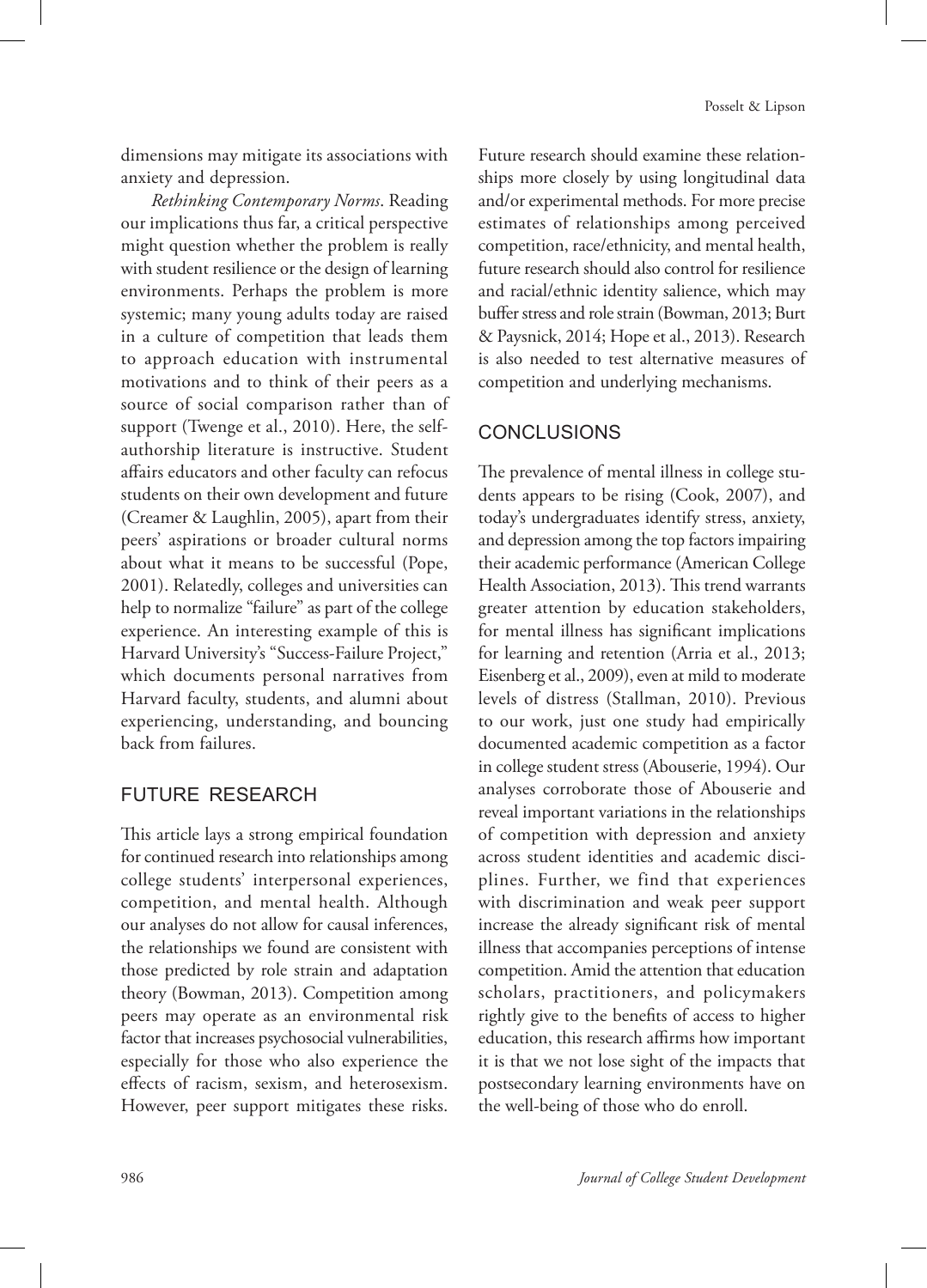*Correspondence concerning this article should be addressed to Julie R. Posselt, Rossier School of Education, University of Southern California, 3470 Trousdale Parkway WPH 702, Los Angeles, CA 90089; posselt@usc.edu* 

## **REFERENCES**

- Abouserie, R. (1994) Sources and levels of stress in relation to locus of control and self-esteem in university students. *Educational Psychology, 14, 323-330.*
- American College Health Association. (2013). National college health assessment II: Undergraduate reference group executive summary Fall 2012. Hanover, MD: Author.
- American Society of Mechanical Engineers. (2012 September). *Engineering still needs more women.* Retrieved from http://www .asme.org/career-education/articles/undergraduate-students /engineering-still-needs-more-women
- Arria, A. M., Caldeira, K. M., Vincent, K. B., Winick, E. R., Baron, R. A., & O'Grady, K. E. (2013). Discontinuous college enrollment: Associations with substance use and mental health. *Psychiatric Services*, 64, 165-172.
- Baldwin, R. G. (2009). The climate for undergraduate teaching and learning in STEM fields. *New Directions for Teaching and Learning*, (117), 9-17.
- Becher, T., & Trowler, P. (2001). *Academic tribes and territories: Intellectual enquiry and the culture of disciplines*. New York, NY: McGraw-Hill.
- Blanco, C., Okuda, M., Wright, C., Hasin, D. S., Grant, B. F., Liu, S. M., & Olfson, M. (2008). Mental health of college students and their non–college-attending peers: results from the national epidemiologic study on alcohol and related conditions. Archives of General Psychiatry, 65(12), 1429-1437.
- Bowman, P. J. (2006). Role Strain and Adaptation Issues in the Strength-Based Model Diversity, Multilevel, and Life-Span Considerations. *Counseling Psychologist*, 34(1), 118-133.
- Bowman, P. J. (2013). A strengths based social psychological approach to resiliency: Cultural diversity, ecological, and life span issues. In *Resilience in children, adolescents, and adults: Translating research into practice* (pp. 299-324). New York, NY: Springer.
- Breslau, J., Aguilar-Gaxiola, S., Kendler, K. S., Maxwell, S., Williams, D., & Kessler, R. C. (2006). Specifying race-ethnic differences in risk for psychiatric disorder in a USA national sample. Psychological Medicine, 36, 57-68.
- Breslau, J., Kendler, K. S., Su, M., Gaxiola-Aguilar, S., & Kessler, R. C. (2005). Lifetime risk and persistence of psychiatric disorders across ethnic groups in the United States. Psychological Medicine, 35, 317-327.
- Burt, K. B., & Paysnick, A. A. (2014). Identity, stress, and behavioral and emotional problems in undergraduates: Evidence for interaction effects. *Journal of College Student Development*, 55, 368-384.
- Colbeck, C. L., Cabrera, A. F., & Terenzini, P. T. (2001). Learning professional confidence: Linking teaching practices, students' self-perceptions, and gender. *Review of Higher Education*, 24, 173-191.
- Collins, R. (2002). Credential inflation and the future of universities. In S. Brint (Ed.), *The future of the city of intellect: The changing American university* (pp. 23-46). Stanford, CA: Stanford University Press.
- Cook, L. J. (2007). Striving to help college students with mental health issues. *Journal of Psychosocial Nursing and Mental Health Services*,  $45(4)$ ,  $40-44$ .
- Creamer, E. G., & Laughlin, A. (2005). Self-authorship and women's career decision making. *Journal of College Student Development*, 46, 13-27.
- Crum, A. J., Salovey, P., & Achor, S. (2013). Rethinking stress: The role of mindsets in determining the stress response. *Journal of Personality and Social Psychology, 104*, 716733.
- de Botton, A. (2005). *Status anxiety*. New York, NY: Random House.
- DeVries, R. G., & Gross, J. (2009). The winnowing fork of premedical education: Are we really separating the wheat from the chaff? Virtual Mentor, 11, 859-863.
- Dweck, C. S. (2000). *Self-theories: Their role in motivation, personality, and development*. Philadelphia, PA: Psychology Press.
- Eccles, J. S., & Wigfield, A. (2002). Motivational beliefs, values, and goals. *Annual Review of Psychology*, 53, 109-132.
- Edwards, K. L. (2014). Role strain theory and understanding the role of head clergy of racially diverse churches. *Sociology of Religion*, 75, 57-79.
- Eisenberg, D., Golberstein, E., & Hunt, J. B. (2009). Mental health and academic success in college. *B. E. Journal of Economic Analysis & Policy*, 9(1). doi:10.2202/1935-1682.2191
- Fang, D. Z., Young, C. B., Golshan, S., Fellows, I., Moutier, C., & Zisook, S. (2010). Depression in premedical undergraduates: A cross-sectional survey. *Primary Care Companion to The Journal of Clinical Psychiatry*, *12*(6). doi:10.4088/PCC.10m00958blu
- Fine, M. (2006). Bearing witness: Methods for researching oppression and resistance—A textbook for critical research. *Social Justice Research*, 19, 83-108.
- Fines, B. G. (1996). Competition and the curve. *University of*  Missouri–Kansas City Law Review, 65, 879-915.
- Frank, R. H., & Cook, P. J. (1995). *The winner-take-all society.* New York, NY: Free Press.
- Goode, W. J. (1960). A theory of role strain. *American Sociological Review*, *25*, 483496.
- Han, M., & Pong, H. (2015). Mental health help-seeking behaviors among Asian American community college students: The effect of stigma, cultural barriers, and acculturation. *Journal of College Student Development*, 56, 1-14.
- Harrell, S. P. (2000). A multidimensional conceptualization of racism-related stress: Implications for the well-being of people of color. American Journal of Orthopsychiatry, 70, 42-57.
- Hausmann, L. R. M., Schofield, J. W., & Woods, R. L. (2007). Sense of belonging as a predictor of intentions to persist among Black and White first-year college students. *Research in Higher Education, 48, 803-839.*
- Hefner, J., & Eisenberg, D. (2009). Social support and mental health among college students. *American Journal of Orthopsychiatry*, 79, 491-499.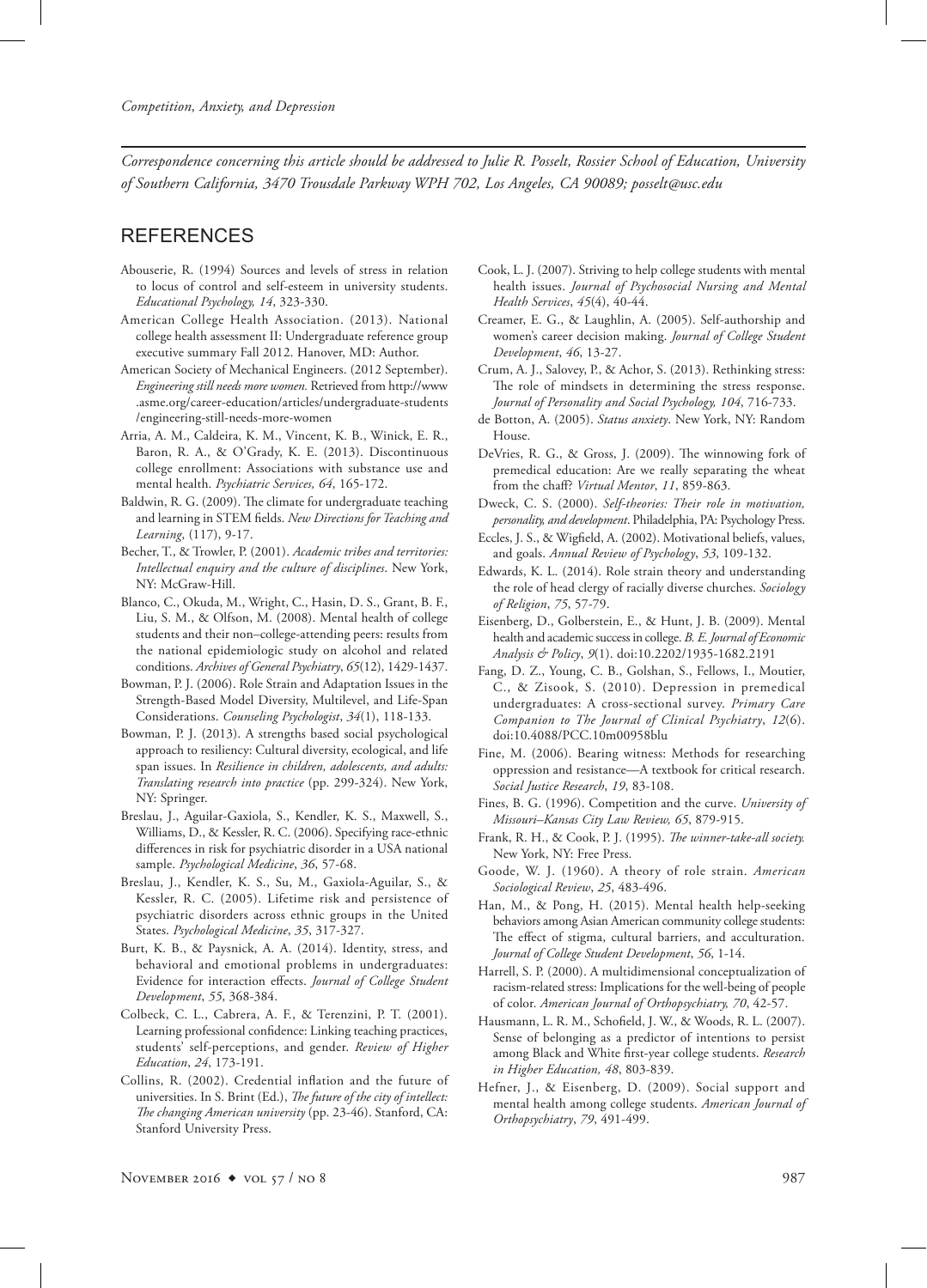- Hess, G. F. (2002). Heads and hearts: The teaching and learning environment in law school. *Journal of Legal Education*, 52, 75-111.
- Hope, E. C., Chavous, T. M., Jagers, R. J., & Sellers, R. M. (2013). Connecting self-esteem and achievement diversity in academic identification and dis-identification patterns among Black college students. *American Educational Research Journal*, 50, 1122-1151.
- Houshmand, K. (2015, Sept 18). How to avoid the destructive effects of competition at school. *Huffington Post.* http:// www.huffingtonpost.ca/kourosh-houshmand/competitionstudents\_b\_8156376.html
- Hunter, M. S. (2006). Fostering student learning and success through first-year programs. *Peer Review, 8*(3), 47.
- Hurtado, S., Eagan, M. K., Tran, M. C., Newman, C. B., Chang, M. J., & Velasco, P. (2011). "We do science here": Underrepresented students' interactions with faculty in different college contexts. *Journal of Social Issues*, 67, 553-579.
- Hyde, M. S., & Gess-Newsome, J. (2000). Factors that increase persistence of female undergraduate science students. In J. Bart (Ed.), *Women succeeding in the sciences: Theories and practices across disciplines* (pp. 115-137). West Lafayette, IN: Purdue Research Foundation.
- Johnson, D. W., Maruyama, G., Johnson, R., Nelson, D., & Skon, L. (1981). Effects of cooperative, competitive, and individualistic goal structures on achievement: A metaanalysis. Psychological Bulletin, 89, 47-62.
- Johnson, S. C., & Arbona, C. (2006). The relation of ethnic identity, racial identity, and race-related stress among Black college students. *Journal of College Student Development*, 47, 495-507.
- Kahn, R. L., Wolfe, D. M., Quinn, R., Snoek, J. D., & Rosenthal, R. A. (1964). *Organizational stress.* New York, NY: Wiley.
- Kahveci, A., Southerland, S. A., & Gilmer, P. J. (2008). From marginality to legitimate peripherality: Understanding the essential functions of a women's program. *Science Education*, 92, 33-64.
- Lazarus, R., & Folkman, S. (1984) *Stress, appraisal and coping.*  New York, NY: Springer.
- Leary, K. A., & DeRosier, M. E. (2012). Factors promoting positive adaptation and resilience during the transition to college. *Psychology*, 3, 1215-1222.
- Lett, D. F., & Wright, J. V. (2003). Psychological barriers associated with matriculation of Black students in predominantly White institutions. *Journal of Instructional Psychology, 30*, 189-196.
- Li, S. T., Albert, A. B., & Dwelle, D. G. (2014). Parental and peer support as predictors of depression and selfesteem among college students. *Journal of College Student Development*, 55, 120-138.
- Lipson, S., Wagner, B., Zhou, S., & Eisenberg, D. (2015). Major differences: Variations in student mental health and service utilization across academic disciplines. *Journal of College Student Psychotherapy, 30, 23-41.*
- Lopez, J. D., (2005). Race-related stress and sociocultural orientation among Latino students during their transition into a predominantly White highly selective institution. Journal of Hispanic Higher Education, 4, 354-365.
- Masten, A. S., Best, K. M., & Garmezy, N. (1990). Resilience and development: Contributions from the study of children who overcome adversity. *Development and Psychopathology, 2*, 425-444.
- McDermott, R. C., & Lopez, F. G. (2013). College men's intimate partner violence attitudes: Contributions of adult attachment and gender role stress. *Journal of Counseling*  Psychology, 60, 127-136.
- National Alliance on Mental Illness. (2015). *Learn about the issue*. Retrieved from http://www2.nami.org
- Padgett, R. D., & Keup, J. R. (2011). *2009 national survey of first-year seminars: Ongoing efforts to support students in transition*. Columbia, SC: National Resource Center for the First-Year Experience and Students in Transition, University of South Carolina.
- Pieterse, A. L., Todd, N. R., Neville, H. A., & Carter, R. T. (2012). Perceived racism and mental health among Black American adults: a meta-analytic review. *Journal of Counseling Psychology*, *59*, 1.
- Polychronopoulou, A., & Divaris, K. (2005). Perceived sources of stress among Greek dental students. *Journal of Dental Education*, 69, 687-692.
- Pope, D. C. (2001). *Doing school: How we are creating a generation of stressed out, materialistic, and miseducated students*. New Haven, CT: Yale University Press.
- Posselt, J. R. (2015). Disciplinary logics in doctoral admissions: Understanding patterns of faculty evaluation. *Journal of Higher Education, 86, 807-833.*
- Pryor, J. H., Hurtado, S., Saenz, V. B., Santos, J. L., & Korn, W. S. (2007). *The American freshman: Forty-year trends.* Los Angeles, CA: Higher Education Research Institute, UCLA.
- Putnam, R. (2015). *Bowling alone: The collapse and revival of American community.* New York, NY: Simon & Schuster.
- Reynolds, A. L., Sneva, J. N., & Beehler, G. P. (2010). The influence of racism-related stress on the academic motivation of Black and Latino/a students. *Journal of College Student Development*, *51*, 135149.
- Roxborough, S. (2009). Untangling inequalities: Gender, race, and socioeconomic differences in depression. *Sociological Forum,* 24, 357-381.
- Sassen, G. (1980). Success anxiety in women: A constructivist interpretation of its source and its significance. *Harvard Educational Review*, 50, 13-24.
- Sax, L. J. (1996). The dynamics of "tokenism": How college students are affected by the proportion of women in their major. *Research in Higher Education*, 37, 389-425.
- Seng, J. S., Lopez, W. D., Sperlich, M., Hamama, L., & Meldrum, C. D. R. (2012). Marginalized identities, discrimination burden, and mental health: Empirical exploration of an interpersonal-level approach to modeling intersectionality. *Social Science & Medicine*, 75, 2437-2445.
- Senko, C., Durik, A. M., & Harackiewicz, J. M. (2008). Historical perspectives and new directions in achievement goal theory. In J. Y. Shah & W. L. Gardner (Eds.). *Handbook*  of motivation science (pp. 100-113). New York, NY: Guilford.
- Seymour, E., & Hewitt, N. (1997). *Talking about leaving: Why undergraduates leave the sciences.* Boulder, CO: Westview.
- Seymour, E. (2002). Tracking the processes of change in US undergraduate education in science, mathematics, engineering, and technology. *Science Education*, 86, 79-105.
- Shapiro, C. A., & Sax, L. J. (2011). Major selection and persistence for women in STEM. *New Directions for Institutional Research*, (152), 5-18.
- Shaw, J. (1995). *Education, gender, and anxiety.* Bristol, PA: Taylor & Francis.
- Slaughter, A. (2015, Sept. 18). A toxic work world. *New York Times.* Retrieved from www.nytimes.com/2015/09/20 /opinion/sunday/a-toxic-work-world.html